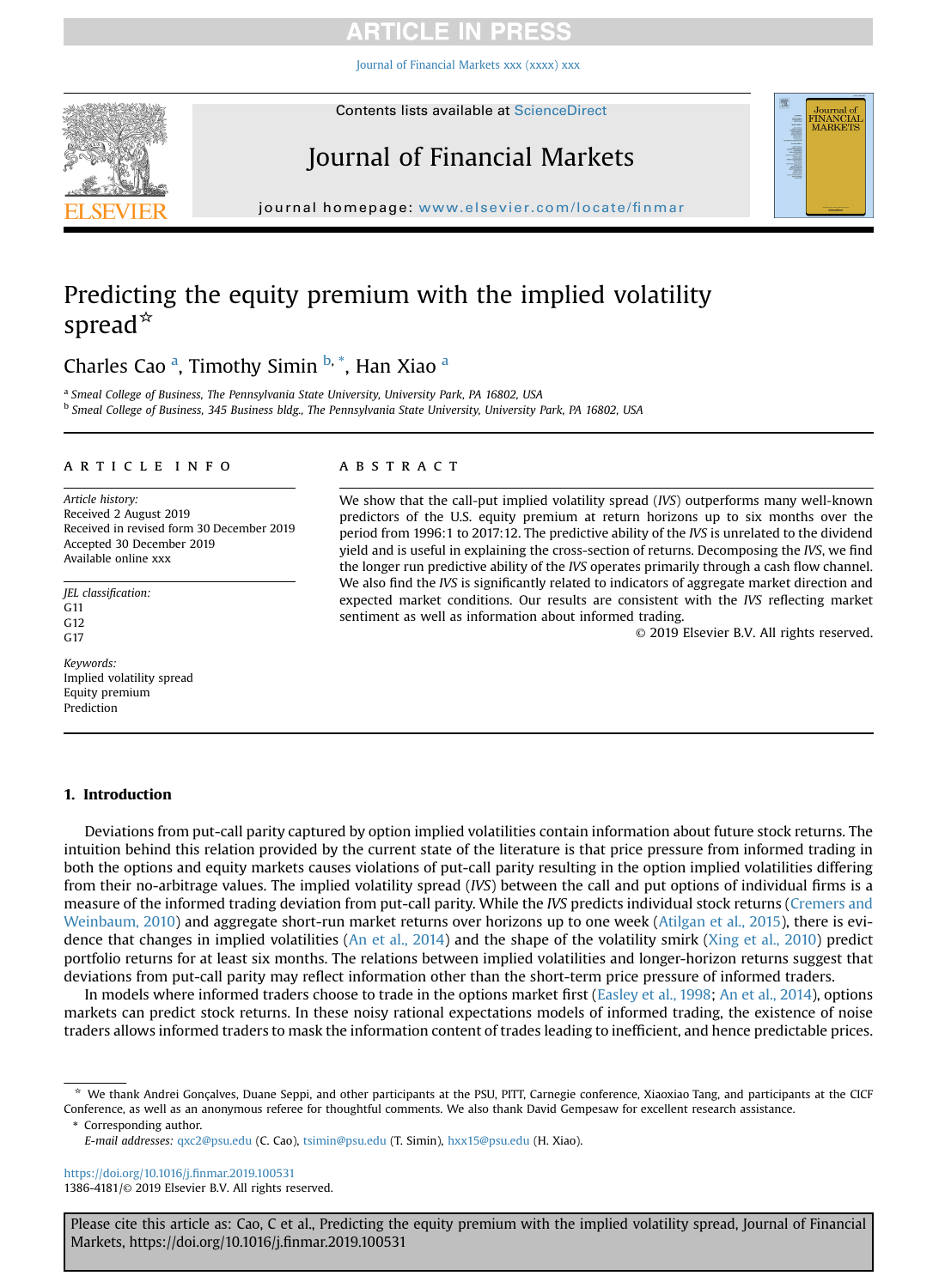# RTICLE IN PRES

# 2 C. Cao et al. / Journal of Financial Markets xxx (xxxx) xxx

If the information set of informed traders includes market sentiment, then trading in the options market may also reflect long-run information. The long-run information content of market sentiment is plausible behaviorally if people's optimism (pessimism) develops into a consensus view indicating the importance of sentiment may build over time, and rationally, if arbitrage forces, which are likely to eliminate short-run mispricing, fail at longer horizons. An example of this limit-toarbitrage is the noise trader risk described in [DeLong et al. \(1990\)](#page-16-0). Indeed, [Brown and Cliff \(2005\)](#page-16-0) find that while sentiment predicts longer-run returns, they find little predictive evidence for near-term returns. If the IVS captures the informed trader's assessment of market sentiment, then the IVS is an economically sensible predictor of the longer-run market risk premium.

Our first contribution is to demonstrate that the call-put implied volatility spread predicts the aggregate equity premium at return horizons well beyond one week. We first consider the in-sample predictive power of the IVS in comparison to other conventional variables investigated in [Goyal and Welch \(2008\).](#page-16-0) We regress the equity premium on the individual lagged predictors for 1, 3, 6, and 12-month return horizons. Our results indicate that the IVS is a significant predictor of the market risk premium for up to 12 months. In this experiment, the IVS clearly dominates many of the other 14 predictors we examine.

Because in-sample prediction tests can suffer from several biases, including the [Stambaugh \(1999\)](#page-16-0) coefficient bias caused by autocorrelated predictors, data snooping biases as in [Ferson et al. \(2003\)](#page-16-0), and finite sample biases described in [Nelson and](#page-16-0) [Kim \(1993\),](#page-16-0) we test the out-of-sample performance of the IVS as a predictor. We evaluate the predictive performance of each predictor based on univariate ordinary least squares (OLS) regressions and the utility gains that a mean-variance utility investor would obtain by holding the portfolio formed based on the predictors relative to a portfolio based on the historical average benchmark forecast. A significant positive out-of-sample R-square ( $R_{\rm OS}^2$ ), in conjunction with a positive annualized utility gain, suggests that a predictor performs well out-of-sample. Compared to using the historical average return as a predictor, we find the IVS produces significantly smaller one-step-ahead mean square forecast errors and generates positive utility gains up to six months ahead. The IVS is the only predictor to produce significantly positive out-of-sample R-squares out of the set of 14 traditional predictors. We show that this result is robust to controls, model specification, and measurement of the IVS.

Our second contribution is to demonstrate that the IVS and the dividend yield contain different sources of predictive ability. We first show that the component of the risk premium that is uncorrelated with the IVS is predictable only by the dividend yield. When we orthogonalize the market risk premium relative to the other significant predictors, the IVS remains a significant predictor. These results indicate that the IVS and the dividend yield contain distinct information relevant to predicting future market returns. Next, we show that during expansionary periods, the dividend yield generates positive utility gains as a significant predictor of the market risk premium, while during recessions only the IVS remains a significant predictor while producing positive utility gains, suggesting an important difference in predictability between the IVS and the dividend yield. Finally, we compare the ability of the IVS, versus the dividend yield, to explain a large cross-section of portfolios by utilizing the predictors as instrumental variables in conditional versions of the CAPM, Fama and French threefactor, and the Carhart four-factor models. The conditional versions of these models, where the time-varying expected market risk premium is modeled as a linear function of IVS, produce  $71\%-85\%$  fewer significant intercepts relative to their unconditional versions. Using the dividend yield to model the expected risk premium, we find at most 65% fewer significant alphas, and in the Carhart model conditioning on the dividend yield worsens the model's ability to explain the cross-section of returns.

Our third contribution is to show that the predictive ability of IVS captures more than just the short-term impacts of informed trading. Decomposing the predictive power of the IVS into the expected return, cash flow, and discount rate innovations, we find that the predictive ability of the IVS comes through the cash flow channel versus the expected return or discount rate channel. We then demonstrate that the predictive ability of IVS reflects information related to measures of market expectations and several measures of market uncertainty. Our proxies for market expectations come from three surveys: the Gallup investor survey, the American Association of Individual Investors survey, and the crash confidence index from the Yale School of Management. We also include a statistical measure of sentiment from [Baker and Wurgler \(2006\)](#page-15-0). Our proxies for aggregate uncertainty come from [Jurado et al. \(2015\)](#page-16-0) and [Baker et al. \(2016\).](#page-15-0) IVS is positively and significantly related to all the measures of market expectations. IVS is negatively and significantly related to all eight proxies of macroeconomic, political, and financial uncertainty. We take these results to indicate that IVS captures the impact of market sentiment on the cash flows of firms.

Historically, information from options markets is utilized to predict equity return volatility. [Christoffersen et al. \(2013\)](#page-16-0) provide a comprehensive review of this literature. Increasingly, information extracted from option markets is used to predict market returns. For instance, [Chordia et al. \(2019\)](#page-16-0) show how the order imbalance of stock index options predicts weekly S&P 500 returns. [Chen and Liu \(2018\)](#page-16-0) predict market returns using an estimate of implied volatility from bid and ask prices of deep out-of-the-money put options on the S&P 500 Index. [Feunou et al. \(2012\)](#page-16-0) show that the term structure of optionimplied variances drives the equity premium. [Bali et al. \(2015\)](#page-15-0) use a novel option-implied measure of risk to predict the equity risk premium and [So et al. \(2016\)](#page-16-0) generate an option-implied measure of ambiguity to predict international market returns. The option-based predictor of the market risk premium that has garnered the most attention is the spread between option-implied and realized volatility known as the variance risk premium. A few of the influential papers using the variance risk premium include [Bollerslev et al. \(2009\)](#page-15-0), [Bekaert et al. \(2013\)](#page-15-0), [Bollerslev et al. \(2014\)](#page-15-0), [Zhou \(2018\)](#page-16-0), and [Hollstein et al.](#page-16-0) [\(2019\)](#page-16-0).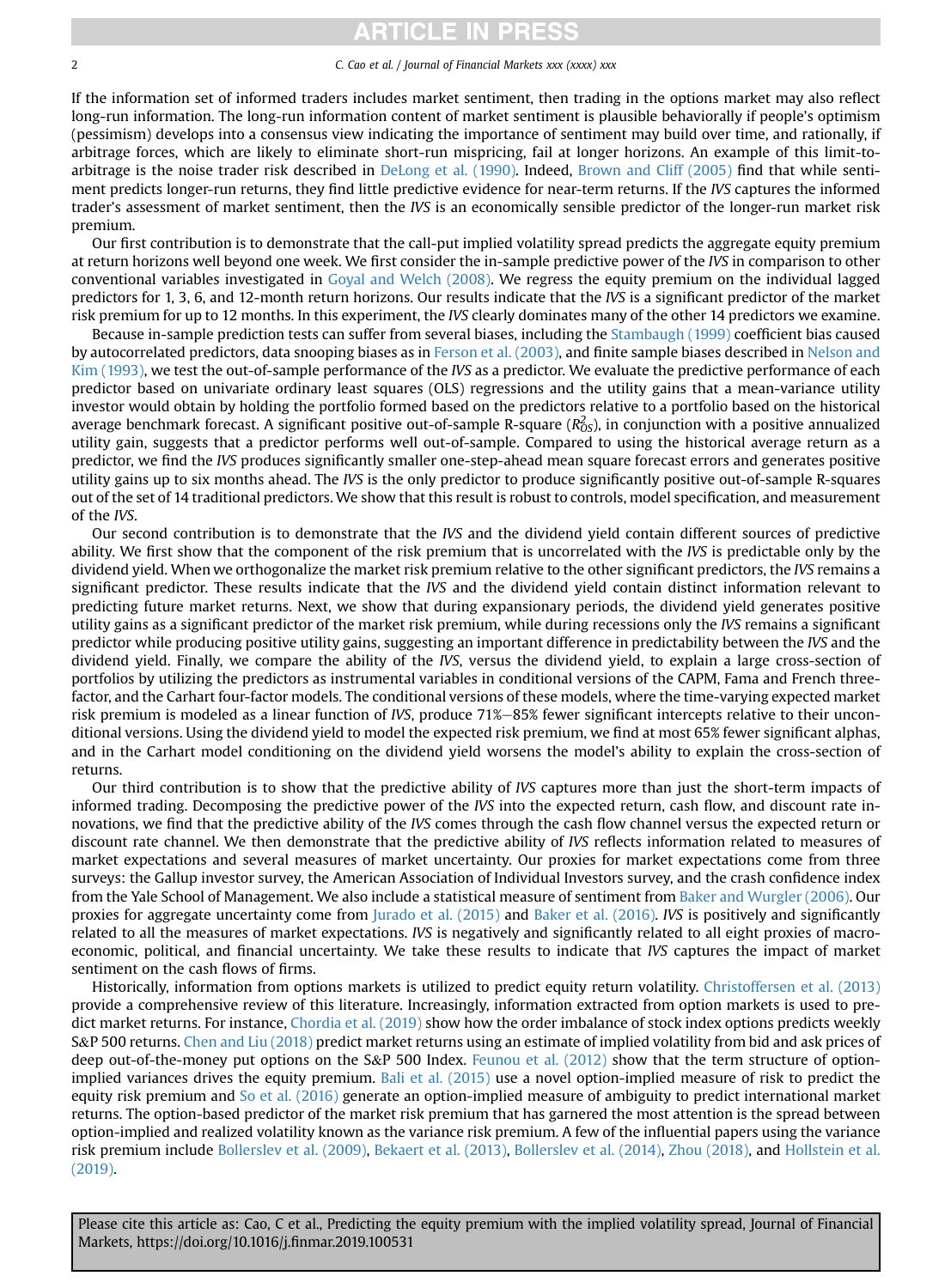# **TICLE IN PRES**

#### C. Cao et al. / Journal of Financial Markets xxx (xxxx) xxx 33

Our paper adds to a growing segment of this literature that shows that deviations from put-call parity captured by the IVS contain useful information for understanding equity returns. For instance, [Bali and Hovakimian \(2009\)](#page-15-0) show that implied volatility spreads are positively related to the cross-section of expected returns, and [An et al. \(2014\)](#page-15-0) find an inverse relation between future returns and substantial changes in implied volatilities. [Doran et al. \(2013\)](#page-16-0) use the IVS as a measure of informed trading relative to informed trading measures from the equity market. The IVS also roughly captures aggregate jump and tail risk ([Bollerslev and Todorov, 2011](#page-15-0); [Kelly and Jiang, 2014](#page-16-0)) and may contain nonlinear risk information across different economic states such as rare disasters ([Gabaix, 2012](#page-16-0)). Our contribution to this literature is to demonstrate that the IVS reflects market sentiment about the state of the economy, and through the cash flow channel, provides longer run predictability of the market risk premium.

The organization of the paper is as follows. In Section [1,](#page-0-0) we define the variables, data sets, and methodologies used. In Section 2, we provide in-sample and out-of-sample prediction results. In Section [3,](#page-5-0) we discuss three experiments to differentiate the source of the IVS' predictive ability from that of the other significant predictors. In Section [4,](#page-7-0) we explore why the IVS predicts future returns. Here we decompose returns based on [Campbell and Shiller \(1988\)](#page-16-0) to see which components are predictable by the IVS. We also show how the IVS is related to market sentiment and show how the IVS and the variance risk premium are complementary predictors. We conclude in Section [5](#page-10-0).

## 2. Data, variables, and methodology

## 2.1. Data

Our monthly data come from several sources. The option-implied volatility is from OptionMetrics. The conventional predictors, value-weighted CRSP stock returns, and risk-free rate are from Amit Goyal's website. The index for business cycles comes from the NBER. The common risk factors for the Fama-French model and our test assets consist of monthly excess returns of 399 equally-weighted portfolios from Ken French's database. These include five sets of decile portfolios sorted on past variance, residual variance, net share issues, beta, or accruals; three sets of portfolios double-sorted into deciles based on size and book-to-market, size and operating profitability, or size and investment; and 49 industry portfolios. Due to restrictions in the option data, our main results are based on monthly data from 1996:1 to 2017:12. To be comparable with [Atilgan et al. \(2015\)](#page-15-0), we apply the variance risk premium as a covariate to control for conditional variance risk, which comes from Hao Zhou's website. We test the source of the predictive ability of the IVS using conventional predictors from Amit Goyal's website and implied volatility computed using CRSP.<sup>1</sup>

## 2.2. The call/put implied volatility spread

We construct our monthly IVS measure using daily option-implied volatilities in OptionMetrics. The volatility surface represents the separately interpolated implied volatility surface for puts and calls, computed using a methodology based on a kernel smoothing algorithm with expirations of  $30-730$  calendar days, at deltas of 0.20 $-0.80$  (negative deltas for puts). The underlying implied volatilities of individual options are computed using binomial trees that account for the early exercise of individual stock options and the dividends expected to be paid over the lives of the options. Using the volatility surface avoids having to make potentially arbitrary decisions on which strikes or maturities to include when computing an implied call or put volatility for each stock. Here we use implied volatilities with an absolute delta of 0.5, i.e., at-the-money options, and an expiration of 30 days. Our construction of the IVS differs from [Atilgan et al. \(2015\)](#page-15-0) where they use OTM put options and ATM call options, i.e., their method uses the slope of the volatility smile to create the IVS.

The IVS for individual stocks is defined as the difference between their call option volatility and put option volatility. We then calculate the equally-weighted average of the IVS. Since we focus on predicting the return on the value-weighted market portfolio, it seems natural to use a value-weighted version of the IVS or directly use option-implied volatilities from the S&P 500 Index options (SPX) as in [Atilgan et al. \(2015\).](#page-15-0) Our choice to utilize the equally-weighted IVS is supported by the intuition outlined in [Rapach et al. \(2016\),](#page-16-0) who make the compelling argument that equal-weighting reflects more information concerning the trades of informed market participants relative to value-weighting given the skewness in the distribution of market capitalization. They argue that if informed trading is less important for large cap stocks, then equally weighting predictive measures that reflect the information content of the informed trading will provide a better predictive signal. We confirm the intuition of [Rapach et al. \(2016\)](#page-16-0) in the out-of-sample analysis below and focus our results on an equally-weighted version of IVS.<sup>2</sup>

 $<sup>1</sup>$  For detailed data construction and source information, see Ken French's Data Library ([https://mba.tuck.dartmouth.edu/pages/faculty/ken.french/data\\_](https://mba.tuck.dartmouth.edu/pages/faculty/ken.french/data_library.html)</sup> [library.html](https://mba.tuck.dartmouth.edu/pages/faculty/ken.french/data_library.html)), Goyal's website (<http://www.hec.unil.ch/agoyal/>), NBER Business Cycle indicator from <http://www.nber.org/cycles.html>, and. Zhou's website [\(https://sites.google.com/site/haozhouspersonalhomepage/](https://sites.google.com/site/haozhouspersonalhomepage/)).

 $2\,$  In the Appendix, we check the robustness of the equally-weighted IVS compared to several other possible specifications. In particular, we present the in- and out-of-sample results for versions of the IVS calculated using the implied volatility for options with 91, 182, 273, and 365 days to expiration and two versions of the IVS that account for a potential look-ahead bias caused by using historical dividend payments.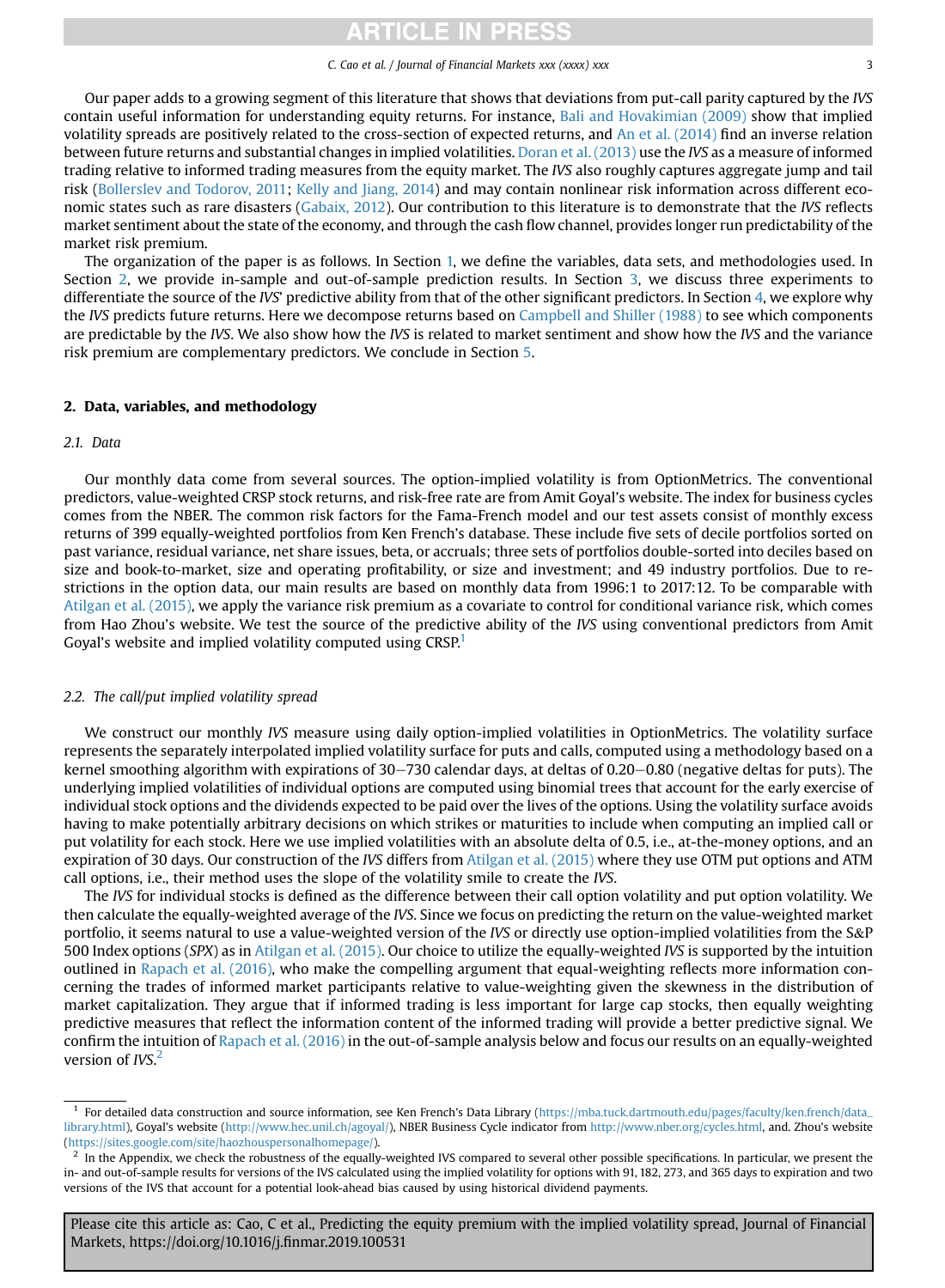# <span id="page-3-0"></span>2.3. Common predictors

Following [Goyal and Welch \(2008\),](#page-16-0) we define the equity premium as the logarithm of the CRSP value-weighted market return minus the logarithm of the prevailing short-term U.S. Treasury bill rate. The log of equity premium has a mean (standard deviation) of 0.005 (0.043) from 1996 to 2017.

4 C. Cao et al. / Journal of Financial Markets xxx (xxxx) xxx

**TICLE IN PRES** 

The set of predictor variables includes the following.

(1) Fundamental valuations:

- Logarithm of the dividend-price ratio ( $\ln(DP)$ ): the log of 12-month moving sum of dividends paid on the S&P 500 Index minus the log of S&P 500 Index price.
- Logarithm of the dividend-yield ratio ( $ln(DY)$ ): the log of 12-month moving sum of dividends paid on the S&P 500 Index minus the log of lagged S&P 500 Index price.
- Logarithm of the earnings-price ratio ( $\ln(EP)$ ): the log of 12-month moving sum of earnings on the S&P 500 Index minus the log of S&P 500 Index price.
- Logarithm of the dividend-payout ratio ( $ln(DE)$ ): the log of 12-month moving sum of dividends paid on the S&P 500 Index minus the log of 12-month moving sum of earnings on the S&P 500 Index.
- Stock Variance (SVAR): the sum of squared daily returns on the S&P 500 Index.
- Book-to-Market Ratio (BM): the ratio of book value to market value for the Dow Jones Industrial Average.
- Net Equity Expansion (NTIS): the ratio of 12-month moving sums of net issues by NYSE listed stocks divided by the total end-of-year market capitalization of NYSE stocks.
- (2) Interest rate related variables:
	- Treasury Bills (TBL): the 3-month Treasury bill secondary market rate.
	- Long Term Yield (LTY): the long-term government bond yield.
	- Long Term Rate of Returns (LTR): the rate of return on long-term government bond.
	- Term Spread (TMS): the difference between the yield on long-term government bonds and the Treasury bill.
	- Default Yield Spread (DFY): the difference between BAA and AAA-rated corporate bond yields.
	- Default Return Spread (DFR): the difference between long-term corporate bond return and long-term government bond returns.
- (3) Macroeconomic indicators:
	- Inflation (INFL): the lag of the inflation calculated from the Consumer Price Index (All Urban Consumers).
	- $\bullet$  Investment to Capital Ratio (i/k): the ratio of aggregate (private nonresidential fixed) investment to aggregate capital for the whole economy.

In the Appendix, we report the detailed statistics of the predictor variables, the equity premium across quantiles, and the correlation matrix. [Table 1](#page-4-0) provides the mean, standard deviation, and autocorrelation summary statistics. The monthly equal-weighted IVS has the mean (standard error) of -0.008 (0.005), with a first-order autocorrelation of 0.372. The lagged predictor variables are often highly persistent, namely nine of the predictors have first-order autocorrelations of at least 0.90.

# 2.4. Methodology

In this subsection, we define the OLS regressions for the in-sample and step-ahead tests. For the step-ahead experiments, we test the hypothesis that the out-of-sample R-squared is significant based on [Clark and West \(2007\)](#page-16-0) adjusted mean-square forecast error (MSFE) F-test. We also evaluate the step-ahead forecasts with a utility-based method as a measure of the economic value. By considering the difference between the forecasts of predictors versus the historical average forecast in the asset allocation decision, any utility gain can be interpreted as the portfolio management fee an investor would be willing to pay to have access to the predictive information.

# 2.4.1. OLS prediction

We first consider the in-sample predictive regression:

$$
r_{t+h} = \alpha_{i,h} + \beta_{i,h} x_{i,t} + \varepsilon_{i,t+h},\tag{1}
$$

where  $r_{t+h} = (\prod_{i=1}^{h} 1 + r_{t+i}) - 1$ , for  $h = 1, 3, 6, 12$  month, represents the return on a stock market index in excess of the risk-<br>free interest rate from  $t+1$  to  $t+h$  and x. represents the ith predictor where  $X - IIX$  free interest rate from  $t + 1$  to  $t + h$ , and  $x_{i,t}$  represents the *i*th predictor where  $X = \{IVS, \ln(DP), ...\}$  and  $\varepsilon_{i,t+1}$  is the error term of the variable i's prediction for  $t = 1, 2, ..., T-h$ . We use the autocorrelation-heteroskedasticity-consistent (HAC) standard errors from [Newey and West \(1987\),](#page-16-0) with an automatic lag selection procedure as suggested in [Ferson et al. \(2003\)](#page-16-0) to account for overlapping issues. The number of lags is chosen by computing the autocorrelations of the estimated residuals and truncating the lag length when the sample autocorrelations become "insignificant" at longer lags. Explicitly, we compute 12 sample autocorrelations and compare the values with a cutoff at two approximate standard errors:  $2/\sqrt{7}$ , where T is the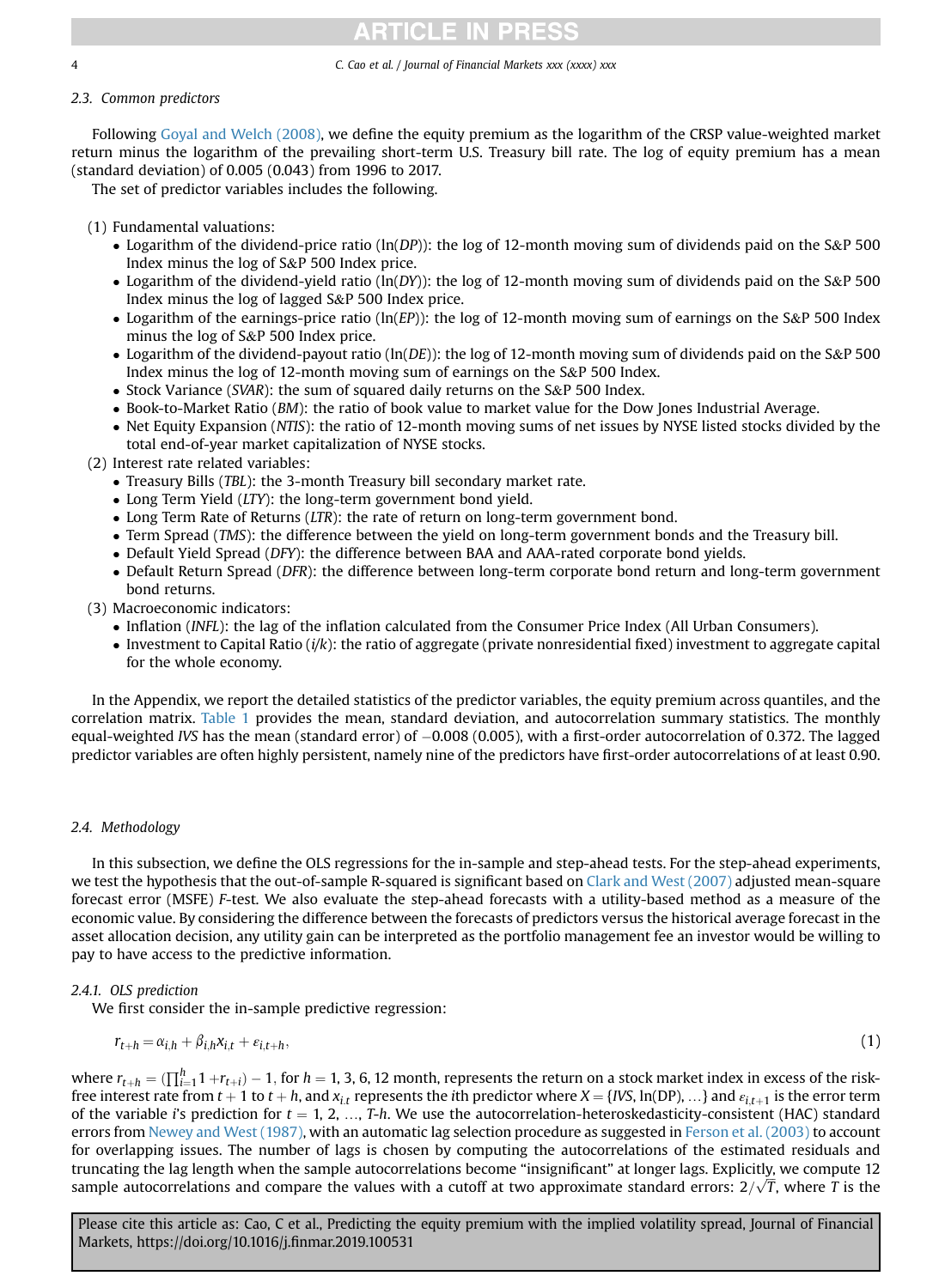### <span id="page-4-0"></span>Table 1

Summary statistics. This table displays summary statistics of market returns, implied volatility spread (IVS), and 14 predictors from [Goyal and Welch \(2008\),](#page-16-0) where AR(1) is the 1st order autocorrelation, respectively. Market excess returns are the logarithm of the return on the value-weighted CRSP index minus logarithm of the prevailing short-term interest rate. IVS is the equal-weighted average of call and put option implied volatility spread across individual stocks.  $\ln(DP)$  is the log dividend-price ratio,  $\ln(DY)$  is the log dividend yield, ln(EP) is the log earnings-price ratio, ln(DE) is the log dividend-payout ratio, SVAR is sum of squared daily returns on the S&P 500, BM is the book-to-market ratio for the Dow Jones Industrial Average, NTIS is net equity expansion, TBL is the interest rate on a threemonth Treasury bill, LTY is the long-term government bond yield, LTR is the return on long-term government bonds, TMS is the longterm government bond yield minus the Treasury bill rate, DFY is the difference between Moody's BAA- and AAA-rated corporate bond yields, DFR is the long-term corporate bond return minus the long-term government bond return, and INFL is inflation calculated from the CPI for all urban consumers. The sample contains 264 observations for the monthly sample for the 1996:1 to 2017:12 period.

|                       | Mean     | Std. Dev. | AR(1)    |
|-----------------------|----------|-----------|----------|
| Market excess returns | 0.005    | 0.043     | $-0.043$ |
| IVS                   | $-0.008$ | 0.005     | 0.372    |
| ln(DP)                | $-4.016$ | 0.209     | 0.949    |
| ln(DY)                | $-4.010$ | 0.209     | 0.949    |
| ln(EP)                | $-3.156$ | 0.381     | 0.929    |
| ln(DE)                | $-0.860$ | 0.436     | 0.940    |
| <b>SVAR</b>           | 0.003    | 0.005     | 0.438    |
| BM                    | 0.268    | 0.073     | 0.926    |
| <b>NTIS</b>           | 0.002    | 0.019     | 0.936    |
| TBL                   | 0.022    | 0.021     | 0.983    |
| <b>LTY</b>            | 0.045    | 0.014     | 0.958    |
| <b>LTR</b>            | 0.006    | 0.030     | $-0.182$ |
| <b>TMS</b>            | 0.023    | 0.013     | 0.939    |
| <b>DFY</b>            | 0.010    | 0.004     | 0.888    |
| <b>DFR</b>            | 0.001    | 0.018     | $-0.087$ |
| <b>INFL</b>           | 0.002    | 0.004     | 0.038    |

sample size. The number of lags chosen is the minimum lag length at which no higher order autocorrelation is larger than two standard errors.

As in [Goyal and Welch \(2008\)](#page-16-0), we generate out-of-sample forecasts of the equity premium using an expanding estimation window. More specifically, we first divide the total sample of T observations into a training period composed of the first  $n_1$ observations and an out-of-sample portion composed of the  $n_2 = T - n_1$  observations. The initial out-of-sample forecast of the equity premium using the predictor  $x_{i,t}$  is given by:

$$
\widehat{r}_{i,m+1} = \widehat{\alpha}_{i,m} + \widehat{\beta}_{i,m} x_{i,m},\tag{2}
$$

where  $\hat{\alpha}_{i,m}$  and  $\hat{\beta}_{i,m}$  are the OLS estimates of  $\alpha_i$  and  $\beta_i$ , respectively, generated by regressing  $\{r_t\}_{t=2}^m$  on a constant and  $\{\alpha_{i,m-1},\alpha_{i,m-1},\alpha_{i,m-1},\alpha_{i,m-1},\alpha_{i,m-1},\alpha_{i,m-1},\alpha_{i,m-1},\alpha_{i,m-1},\alpha_{i,m-1},\alpha$  ${x_{i,t}}_{t=1}^{m-1}$ . The out-of-sample forecast is given by:

$$
\widehat{r}_{i,m+2} = \widehat{\alpha}_{i,m+1} + \beta_{i,m+1} x_{i,m+1},\tag{3}
$$

where  $\widehat{\alpha}_{i,m+1}$  and  $\widehat{\beta}_{i,m+1}$  are generated by regressing  $\{r_t\}_{t=2}^{m+1}$  on a constant and  $\{x_{i,t}\}_{t=1}^m$ . Proceeding in this manner through<br>the end of the out-of-sample period, we generate a series of  $n_2$   ${\{\hat{r}}_{i,t+1}\}_{-m}^{T-1}$  Our training period is 1996:1 to 2006:12. Tests of forecast evaluation are done for the 2007:1–2017:12 period.<br>Alternative divisions of in-sample and out-of-sample periods produce similar results Alternative divisions of in-sample and out-of-sample periods produce similar results.

## 2.4.2. Forecast evaluation

We use the mean squared forecast error (*MSFE*), the out-of-sample R-squared ( $R_{OS}^2$ ), and a utility-based measure to luste the quality of the different forecasts. For a given predictor x, the *MSFE* is given by: evaluate the quality of the different forecasts. For a given predictor  $x_i$ , the MSFE is given by:

$$
MSFE_i = \frac{1}{n_2} \sum_{s=1}^{n_2} (r_{n_1+s} - \hat{r}_{i,n_1+s})^2,
$$
\n(4)

where *i* is the index of predictors. We use the historical equity mean as a benchmark, i.e., we assume a constant expected excess return  $\overline{r}_{t+1}$ , and calculate its MSFE as:

$$
MSFE_0 = \frac{1}{n_2} \sum_{s=1}^{n_2} (r_{n_1+s} - \overline{r}_{n_1+s})^2
$$
 (5)

The out-of-sample  $R_{OS}^2$  statistic, suggested by [Campbell and Thompson \(2008\)](#page-16-0), measures the proportional reduction in MSFE for the predictive regression forecast relative to the historical average: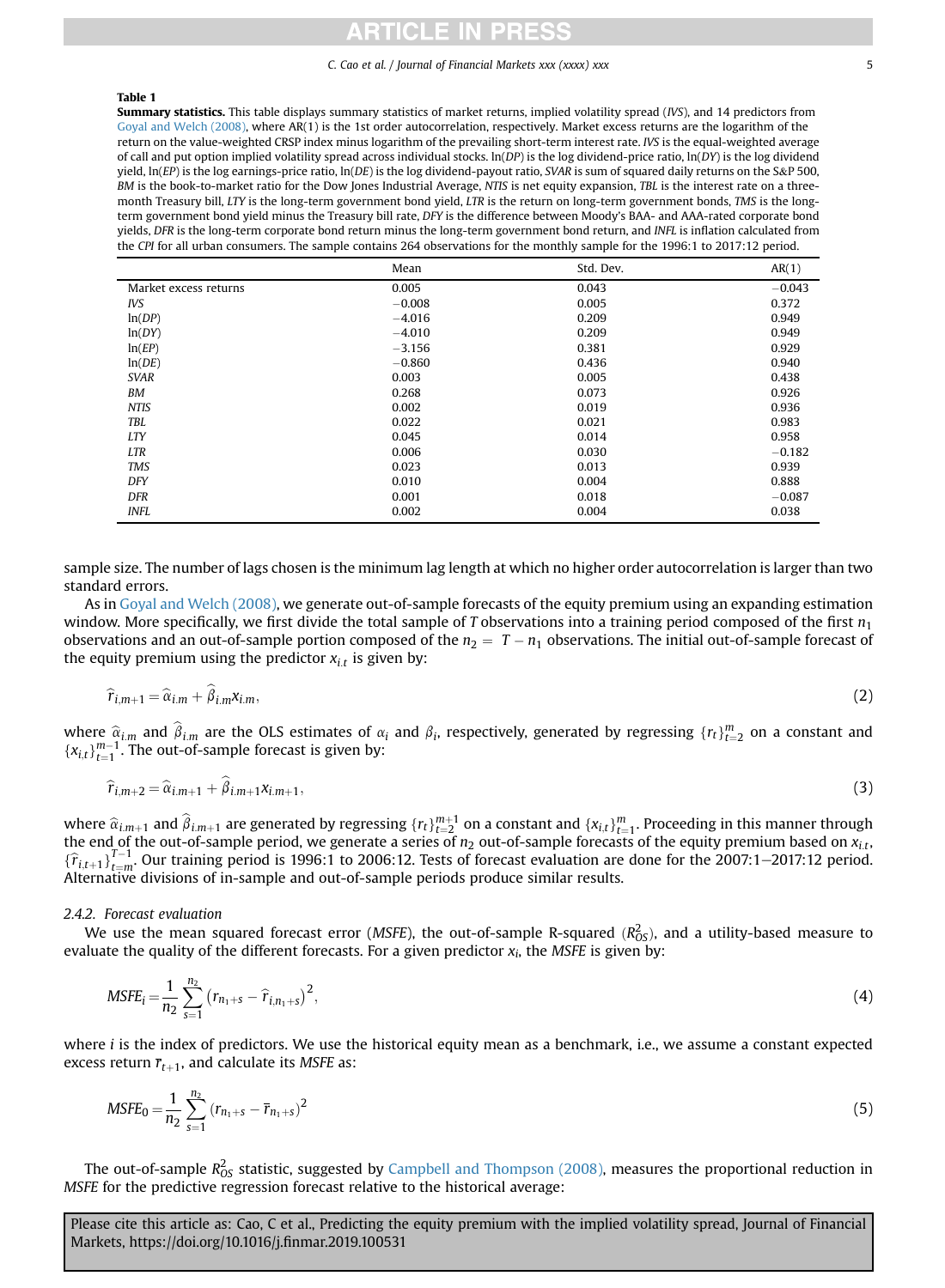<span id="page-5-0"></span>
$$
R_{OS}^2 = 1 - (MSEE_i / MSE_0) \tag{6}
$$

If  $R_{OS}^2$  > 0, then MSFE<sub>i</sub> < MSFE<sub>0</sub> and the predictor is more accurate than the historical mean. We calculate the p-value for the [Clark and West \(2007\)](#page-16-0) MSFE-adjusted statistic to evaluate the statistical significance of  $R_{OS}^2$ . To test  $H_0$ :  $R_{OS}^2 \le 0$  against  $H_A$ :  $R^2 > 0$  we first calculate:  $R_{OS}^2 > 0$ , we first calculate:

$$
\tilde{d}_{i,n1+s} = (r_{n1+s} - \bar{r}_{n1+s})^2 - \left[ (r_{n_1+s} - \hat{r}_{i,n_1+s})^2 - (\bar{r}_{n1+s} - \hat{r}_{i,n_1+s})^2 \right],
$$
\n(7)

then regress  $\tilde{d}_{i,n1+s}$  on a constant. The MSFE-adjusted statistic is the *t*-statistic corresponding to the constant. When<br>comparing forecasts from non-nested models. Diehold and Mariano (2002) and West (1996) show th comparing forecasts from non-nested models, [Diebold and Mariano \(2002\)](#page-16-0) and [West \(1996\)](#page-16-0) show that the MSFE-adjusted statistic has an asymptotic standard normal distribution.

For our utility-based forecast evaluation, we consider a mean-variance investor with relative risk aversion  $\gamma$  who allocates wealth between stocks and risk-free bills based on the forecast of the equity premium. At time t, the investor allocates the following share of the portfolio to equities during  $t + 1$ :

$$
a_{i,t} = \left(\frac{1}{\gamma}\right) \left(\frac{\widehat{r}_{i,t+1}}{\widehat{\sigma}_{t+1}^2}\right),\tag{8}
$$

where  $\widehat{\sigma}^2_{t+1}$  is a forecast of the stock return's variance. Over the forecast evaluation period, the investor realizes the average<br>utility: utility:

$$
\widehat{\nu}_i = \widehat{\mu}_i - 0.5\gamma \widehat{\sigma}_i^2,\tag{9}
$$

where  $\hat{\mu}_i$  and  $\hat{\sigma}_i^2$  are the sample mean and variance of the portfolio formed on the basis of  $\hat{r}_{i,t+1}$  and  $\hat{\sigma}_{t+1}^2$  over the forecast of the equity premium  $\vec{r}_{i,t}$ , the realized evaluation period. If the investor instead relies on the historical average forecast of the equity premium,  $\overline{r}_{i,t+1}$ , the realized<br>Netare utility over the forecast evaluation period is: average utility over the forecast evaluation period is:

$$
\widehat{\nu}_0 = \widehat{\mu}_0 - 0.5\gamma \widehat{\sigma}_0^2,\tag{10}
$$

where  $\hat{\mu}_0$  and  $\hat{\sigma}_0^2$  are the sample mean and variance of the portfolio formed on the basis of  $\bar{r}_{i,t+1}$  and  $\hat{\sigma}_{t+1}^2$  over the forecast evaluation period. We set the risk aversion parameter to 5 and define evaluation period. We set the risk aversion parameter to 5 and define the utility gain as  $\Delta = \hat{v}_i - \hat{v}_0^3$ 

# 3. Prediction results

## 3.1. In-sample tests

[Table 2](#page-6-0) contains the results of in-sample regressions of the equity premium on the lagged predictor variables up to 12 months ahead based on our predictive specification in equation [\(1\)](#page-3-0). We use Newey-West heteroscedasticity-autocorrelation consistent standard errors with lags chosen as in [Ferson et al. \(2003\)](#page-16-0) to calculate t-statistics. The results are consistent if we use Hansen-Hodrick t-statistics. Market excess returns and predictors are standardized to have a mean zero and standard deviation of one, thus the coefficients are comparable. For our 1996:1 to 2017:12 sample, we have 264, 262, 259, and 253 overlapping observations for estimating equation [\(1\)](#page-3-0) at one-month  $(h = 1)$ , three-months  $(h = 3)$ , semi-annual  $(h = 6)$ , and annual ( $h = 12$ ) horizons, respectively.

The results indicate that at the monthly horizon (columns  $(2)$ – $(3)$ ), IVS has significant predictive ability for up to 12 months. IVS is one of four significant in-sample predictors, along with  $ln(DP)$ ,  $ln(DY)$ , and SVAR at the monthly frequency. A one standard error increase in IVS predicts a 19 bps higher market excess returns in the next month. For the conventional predictors, only ln(DY), Ln(DP), and SVAR exhibit significant coefficients for the one-month horizon. While not tabulated, the  $R^2$  of the implied volatility spread is the largest (3.3%) among [Goyal and Welch \(2008\)](#page-16-0) predictors. [Campbell and Thompson](#page-16-0) [\(2008\)](#page-16-0) argue that a monthly  $R^2$  statistic of approximately 0.5% represents an economically meaningful degree of return predictability. The monthly  $R^2$  statistics for the significant predictors are above this threshold.

At longer predictive horizons, the implied volatility spread maintains a strong predictive ability. At the three-month horizon, the coefficient for IVS is 0.26 in column (4) with a Newey-West t-statistic of 4.33. Here, a one standard deviation increase in IVS corresponds to an increase of 26 bps in excess market returns in the following quarter. Among remaining predictors, only  $\ln(DP)$ ,  $\ln(DY)$ , SVAR, BM, and NTIS have significant predictions. Moreover, the IVS's  $R^2$  is 6.8% compared to 4.3%

<sup>&</sup>lt;sup>3</sup> [Rapach et al. \(2010\)](#page-16-0) use a risk aversion value of 3. [Bliss and Panigirtzoglou \(2004\)](#page-15-0) use a CRRA utility function with risk aversion implied from option prices, varying the representative agent's relative risk aversion coefficient from 3.04 to 9.52. Changing the risk aversion parameter has little qualitative effect on our results.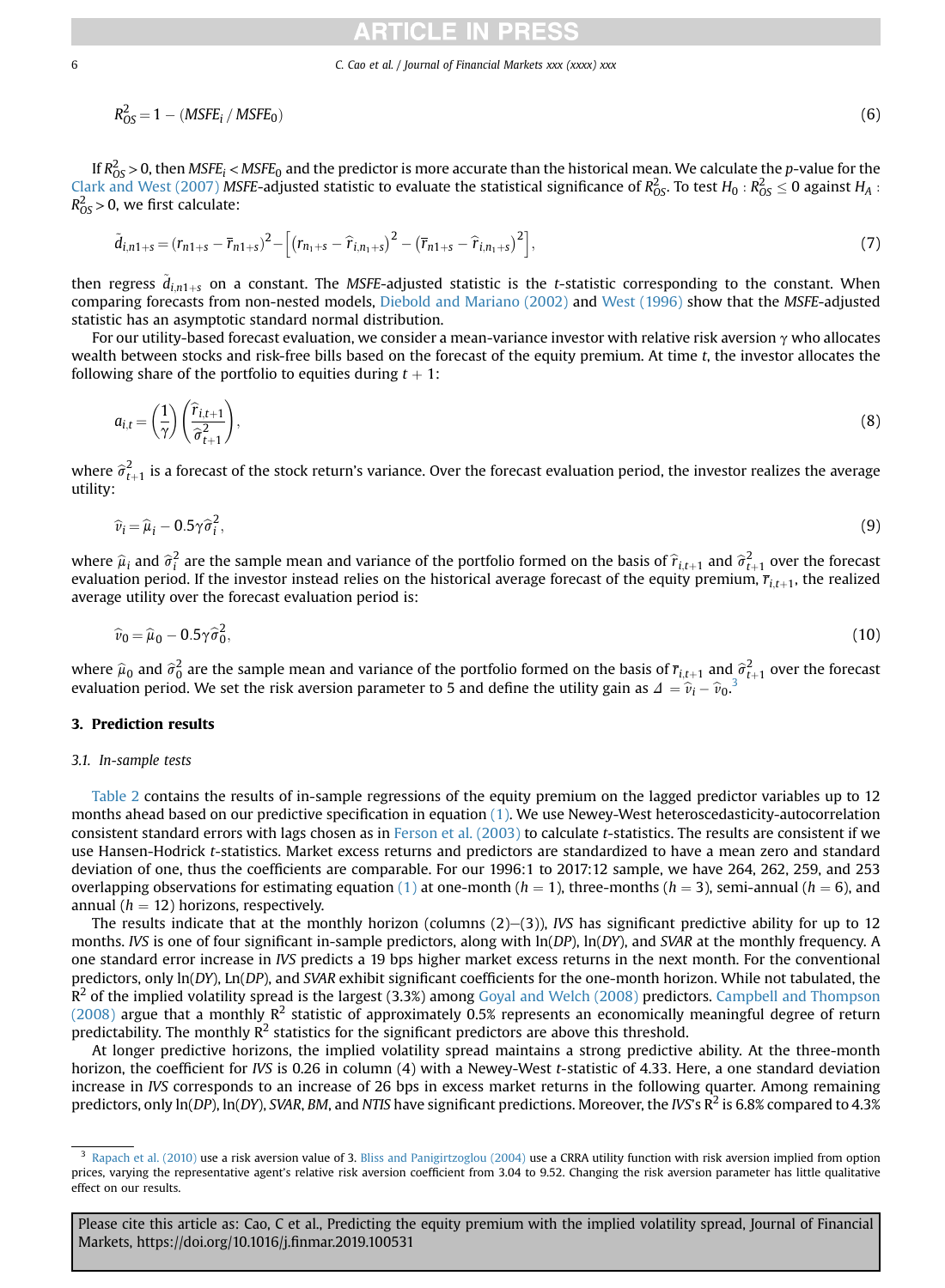#### <span id="page-6-0"></span>Table 2

In-sample predictability. This table reports the estimation results of in-sample predictive regressions. The prediction model is:

 $r_{t+h} = \alpha_i + \beta_i X_{i,t} + \varepsilon_{i,t+h}$ where  $r_{t-h}$  is h-month-ahead market excess returns, including 1-month ahead predictions and overlapping 3, 6, and 12-month predictions, and X<sub>i</sub> represents each predictor in the first column. See the notes of [Table 1](#page-4-0) for variable definitions. The columns labeled  $t_{NW}$  contain t-statistics using Newey-West heteroscedasticity-autocorrelation consistent standard errors with lags chosen as in [Ferson et al. \(2003\).](#page-16-0) Market excess returns and predictors are standardized to have a mean zero and standard deviation of one. The sample period is 1996:1 to 2017:12.

| Predictor   | $h=1$   |          | $h = 3$ |          |         |          | $h = 12$ |          |  |
|-------------|---------|----------|---------|----------|---------|----------|----------|----------|--|
|             | β       | $t_{NW}$ | $\beta$ | $t_{NW}$ | β       | $t_{NW}$ | β        | $t_{NW}$ |  |
| IVS         | 0.19    | 3.02     | 0.26    | 4.33     | 0.25    | 4.09     | 0.13     | 2.03     |  |
| ln(DP)      | 0.13    | 2.10     | 0.20    | 3.35     | 0.31    | 5.21     | 0.43     | 7.48     |  |
| ln(DY)      | 0.14    | 2.37     | 0.22    | 3.54     | 0.32    | 5.39     | 0.44     | 7.80     |  |
| ln(EP)      | 0.06    | 0.93     | 0.04    | 0.58     | 0.02    | 0.34     | 0.08     | 1.19     |  |
| ln(DE)      | 0.01    | 0.19     | 0.07    | 1.07     | 0.13    | 2.10     | 0.14     | 2.22     |  |
| <b>SVAR</b> | $-0.16$ | $-2.57$  | $-0.15$ | $-2.51$  | $-0.03$ | $-0.53$  | 0.05     | 0.74     |  |
| <b>BM</b>   | 0.07    | 1.19     | 0.13    | 2.05     | 0.24    | 4.03     | 0.31     | 5.22     |  |
| <b>NTIS</b> | 0.10    | 1.59     | 0.21    | 3.42     | 0.27    | 4.52     | 0.30     | 4.95     |  |
| TBL         | $-0.05$ | $-0.76$  | $-0.02$ | $-0.28$  | $-0.05$ | $-0.80$  | $-0.11$  | $-1.73$  |  |
| <b>LTY</b>  | $-0.08$ | $-1.26$  | $-0.06$ | $-0.98$  | $-0.08$ | $-1.28$  | $-0.06$  | $-1.02$  |  |
| <b>LTR</b>  | 0.03    | 0.53     | $-0.02$ | $-0.36$  | 0.03    | 0.55     | 0.02     | 0.32     |  |
| <b>TMS</b>  | $-0.01$ | $-0.14$  | $-0.04$ | $-0.63$  | 0.00    | $-0.08$  | 0.11     | 1.76     |  |
| <b>DFY</b>  | $-0.08$ | $-1.23$  | $-0.08$ | $-1.24$  | 0.01    | 0.14     | 0.08     | 1.24     |  |
| <b>DFR</b>  | 0.08    | 1.23     | 0.06    | 0.91     | 0.06    | 0.90     | 0.06     | 1.01     |  |
| <b>INFL</b> | 0.09    | 1.50     | $-0.05$ | $-0.79$  | $-0.13$ | $-2.15$  | $-0.14$  | $-2.16$  |  |

for the next highest  $R^2$  (NTIS). The semi-annual and annual predictions of the implied volatility spread are substantially significant. Even though there are some predictors (e.g.,  $\ln(DP)$ ,  $\ln(DE)$ , and BM) that gain significant predictability after six months, the results come from high autocorrelation and overlapping effects. Most of the standard predictors fail to predict the equity premium at the longer horizons.

# 3.2. Out-of-sample tests

Table 3 reports one-month to 12-month ahead forecasts from the set of predictor variables relative to forecasts based on the historical average. Columns  $(1)$ – $(3)$  include one-month ahead predictions, and Columns  $(4)$ – $(12)$  represent predictions using three to twelve months ahead market excess returns.  $R_{OS}^2$  is the out of sample  $R^2$  in equation [\(6\),](#page-5-0) and pval is the cor-responding p-value based on [Clark and West \(2007\)](#page-16-0) MSFE-adjusted test in equation [\(8\).](#page-5-0) Here  $\Delta$  is the utility gain measure calculated from the difference between equations [\(9\) and \(10\).](#page-5-0)

## Table 3

Out-of-sample predictability. This table reports estimation results of out-of-sample predictive regression for next 1-, 3-, 6-, and 12-month (cumulative) market excess returns. Out-of-sample R $^2$  (R $^2_{\rm OS}$  (%)) is defined as one minus the ratio of mean square forecast error (MSFE) of predictive regression versus MSFE of historical average up to the current period. p represents the p-value associated with Clark-West MSFE-adjusted statistic, testing the null hypothesis,  $H_0$ :  $R_{OS}^2 \le 0$ , and the alternative H<sub>1</sub>:  $R_{OS}^2 > 0$ ; that is, the historical average MSFE is less than or equal to the predictive regression MSFE.  $\Delta$  (%) is the annualized utility is the interestion of the difference be gain, the difference between predicted utility and historical average utility, calculated from the CARA utility of holding mean-variance portfolios. See the notes of [Table 1](#page-4-0) for variable definitions and IVS (VW) is the value-weighted version of the IVS where the weights are based on market capitalization. SPX is the IVS constructed from the index options (SPX). The sample period is 1996:1 to 2017:12.

|             | $h=1$      |      | $h=3$   |            |      | $h=6$    |            |      |          | $h = 12$   |      |          |
|-------------|------------|------|---------|------------|------|----------|------------|------|----------|------------|------|----------|
|             | $R_{OS}^2$ | pval | Δ       | $R_{OS}^2$ | pval | Δ        | $R_{OS}^2$ | pval | Δ        | $R_{OS}^2$ | pval | Δ        |
| IVS         | 3.23       | 0.08 | 1.46    | 3.18       | 0.04 | 3.10     | 2.58       | 0.01 | 0.44     | $-1.41$    | 0.12 | $-2.18$  |
| ln(DP)      | $-5.01$    | 0.83 | $-6.18$ | $-9.30$    | 0.82 | $-13.83$ | 0.93       | 0.03 | $-45.81$ | $-2.26$    | 0.15 | $-62.34$ |
| ln(DY)      | $-3.10$    | 0.65 | $-3.76$ | $-6.94$    | 0.67 | $-10.92$ | 3.19       | 0.01 | $-43.34$ | 0.43       | 0.12 | $-54.19$ |
| ln(EP)      | $-8.04$    | 0.65 | 0.87    | $-15.90$   | 0.82 | 0.40     | $-7.64$    | 0.08 | $-13.23$ | $-15.32$   | 0.24 | $-36.06$ |
| ln(DE)      | $-6.93$    | 0.43 | $-0.28$ | $-8.35$    | 0.33 | 0.80     | $-15.40$   | 0.51 | $-10.17$ | $-28.82$   | 0.71 | $-26.48$ |
| <b>SVAR</b> | $-3.04$    | 0.27 | $-7.35$ | 0.22       | 0.23 | $-2.54$  | $-4.86$    | 0.27 | $-1.47$  | $-5.36$    | 0.27 | 0.27     |
| <b>BM</b>   | $-1.10$    | 0.78 | $-0.94$ | $-0.49$    | 0.28 | $-0.02$  | $-2.92$    | 0.01 | $-13.00$ | $-12.00$   | 0.02 | $-15.90$ |
| <b>NTIS</b> | $-1.45$    | 0.26 | $-2.87$ | $-0.04$    | 0.07 | $-1.82$  | $-4.48$    | 0.00 | 1.30     | $-5.17$    | 0.08 | 7.68     |
| TBL         | $-0.92$    | 0.59 | $-0.49$ | $-1.72$    | 0.50 | $-0.18$  | $-10.98$   | 0.61 | $-11.62$ | $-16.35$   | 0.64 | $-13.65$ |
| <b>LTY</b>  | $-0.58$    | 0.43 | $-0.03$ | $-1.17$    | 0.41 | 0.38     | $-1.98$    | 0.11 | 3.97     | $-4.95$    | 0.28 | 3.13     |
| <b>LTR</b>  | $-1.53$    | 0.96 | $-1.13$ | $-1.45$    | 0.78 | $-1.34$  | $-1.07$    | 0.79 | $-0.06$  | $-1.08$    | 0.94 | $-0.27$  |
| <b>TMS</b>  | $-0.61$    | 0.72 | $-0.76$ | $-0.67$    | 0.55 | 0.22     | $-10.90$   | 0.90 | $-12.24$ | $-19.00$   | 0.79 | $-16.47$ |
| <b>DFY</b>  | $-4.50$    | 0.22 | $-0.70$ | $-10.99$   | 0.09 | $-1.88$  | $-11.41$   | 0.00 | 1.16     | $-11.45$   | 0.11 | 4.52     |
| <b>DFR</b>  | $-5.21$    | 0.79 | $-4.79$ | $-5.64$    | 0.90 | $-6.13$  | $-3.56$    | 0.65 | $-7.90$  | $-2.60$    | 0.74 | $-1.18$  |
| <b>INFL</b> | $-0.26$    | 0.34 | $-2.17$ | $-1.31$    | 0.67 | $-1.95$  | $-0.04$    | 0.21 | $-2.81$  | $-0.84$    | 0.31 | $-5.22$  |
| IVS (VW)    | $-1.08$    | 0.79 | $-0.91$ | $-2.26$    | 0.97 | $-2.33$  | $-0.26$    | 0.32 | $-1.28$  | $-0.57$    | 0.47 | $-1.96$  |
| <b>SPX</b>  | $-0.90$    | 0.54 | $-1.21$ | $-0.45$    | 0.59 | $-0.42$  | $-4.48$    | 0.97 | $-6.29$  | $-6.77$    | 0.92 | $-4.97$  |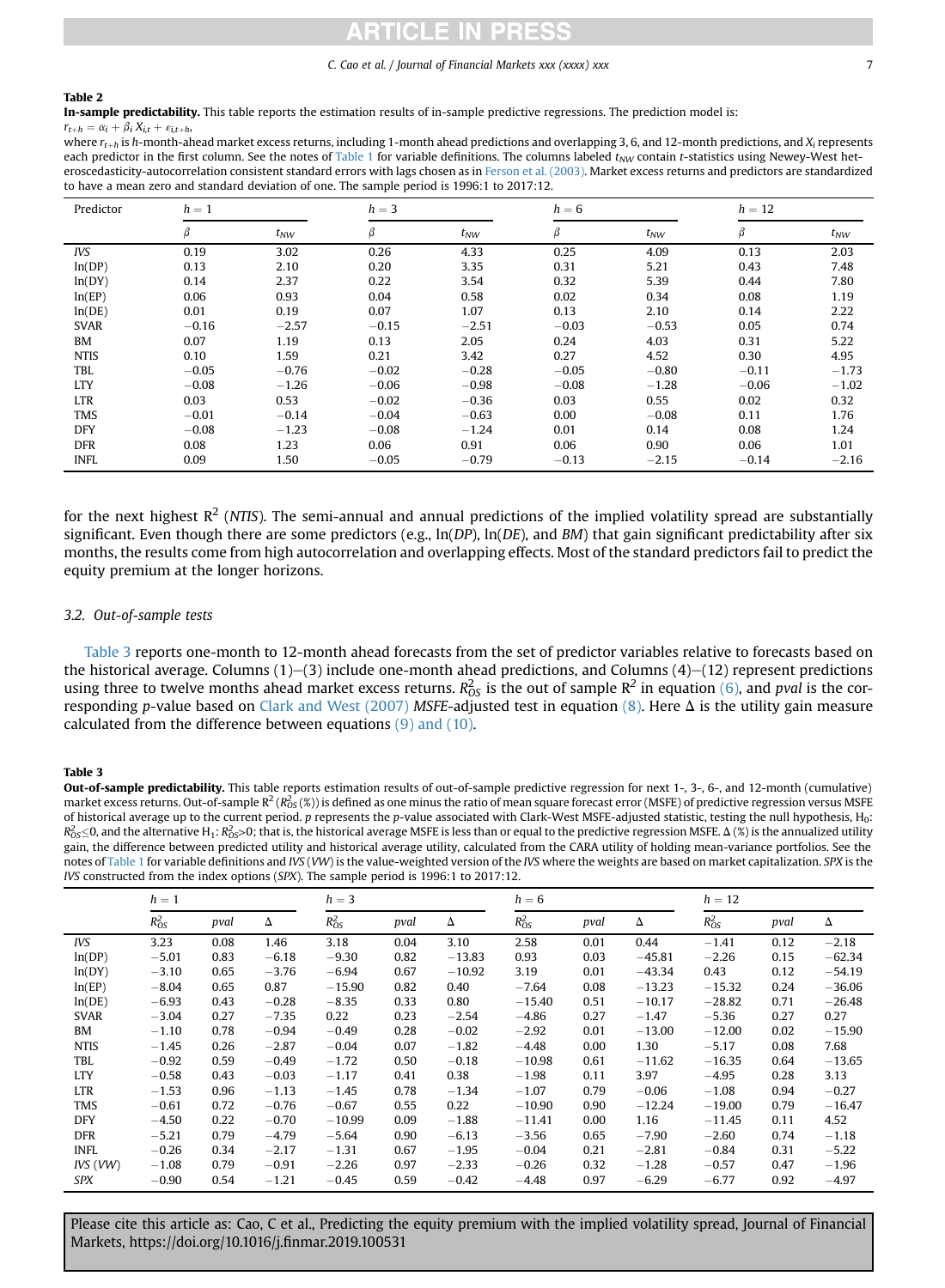# **CLE IN**

#### 8 C. Cao et al. / Journal of Financial Markets xxx (xxxx) xxx

<span id="page-7-0"></span>The significantly positive  $R_{OS}^2$  for the IVS for one-month ahead forecasts indicates that the IVS produces a significantly smaller mean-squared-error compared to the benchmark historical mean. The higher the  $R^2_{\rm OS}$  represents the better predictor performance. Moreover, the positive utility gain  $(\Delta)$  implies that if the mean-variance investor allocates between the market portfolio and the risk-free bond based on the predictor, the utility will be higher than that of a portfolio allocation based on the benchmark historical average. A higher utility gain indicates a more valuable predictor.

The results imply that the *IVS* is the only predictor out of 15 predictors with a positive  $R_{OS}^2$  one-month ahead, while conventional predictors, for example ln(DP), underperformed out-of-sample. The IVS produces a significantly large increase (146 bps) in utility over the benchmark forecast at the one-month frequency, comparing to the next highest 87 bps ( $ln(EP)$ ). This means that investors prefer to pay more fees on learning from the IVS and can get a higher utility level by holding a meanvariance portfolio based on the IVS. Both out-of-sample  $R^2$  and utility gain measures support the predictive ability of the IVS.

Notably, the IVS continues to predict significantly better than the benchmark historical average in the three-  $(R_{OS}^2 = 3.18)$ <br>I six-month abord  $(R_{2.5}^2 = 2.58)$  at the 5% significance level. The positive utility gain (3 and six-month ahead ( $R_{OS}^2 = 2.58$ ) at the 5% significance level. The positive utility gain (310 bps and 44 bps, respectively) and the settle However, unlike the in-sample prediction, the out-of-sample prediction finds n supports the results. However, unlike the in-sample prediction, the out-of-sample prediction finds no 12-month ahead prediction ( $R_{OS}^2 = -1.41$ , and the utility gain is  $-218$  bps). The results are consistent with results of [An et al. \(2014\)](#page-15-0), who find changes in option-implied volatility provide predictability up to six months changes in option-implied volatility provide predictability up to six months.

Consistent with [Goyal and Welch \(2008\)](#page-16-0), the conventional predictors exhibit no significant out-of-sample predictability in terms of both  $R_{OS}^2$  and utility gains. Several of the conventional predictors occasionally exhibit either positive  $R_{OS}^2$  or positive utility gains at longer horizons; however, these two measures are either insignificant or contradictory. For example, SVAR is insignificantly positive (0.22 with a 23% pval) in three-month horizon yet the utility gain is negative ( $-254$  bps). The dividend yield  $(ln(DY))$  produces strong forecasts at the six-month horizon (3.19 with 1% significance), nevertheless the utility gain is 43.34%. The results are consistent with the high autocorrelation underlying these predictors.

We also confirm the intuition of [Rapach et al. \(2016\)](#page-16-0) that equally-weighting the IVS reflects more information on the informed buys or sells rather than value-weighting or the IVS constructed from the SPX index. We find that both the valueweighted version of the IVS and the IVS constructed from the SPX index options fail to provide any predictive ability as measured by  $R_{OS}^2$  or utility gains at any of the time horizons. These results suggest why our equally weighted version of the IVS exhibits predictive ability while others such as [An et al. \(2014\)](#page-15-0), who use a value-weighted version of the IVS, and [Atilgan et al.](#page-15-0) [\(2015\)](#page-15-0) who create a version of the IVS utilizing implied volatilities from call and put options on the S&P 500 Index, do not.<sup>4</sup>

## 4. Does IVS capture new information?

In this section, we describe three experiments to differentiate the source of the IVS' predictive ability from that of the other significant predictors. First, we isolate the part of the equity premium that is unrelated to the IVS and check whether that component is predictable by the other predictor variables. If any of these variables can predict the part of the market risk premium that is orthogonal to the IVS, then we conclude they are capturing information that is different from what the IVS captures. For completeness, we reverse the process to see if the IVS can predict the part of the risk premium that is orthogonal to the other returns. Next, we use subsamples to determine if the IVS predicts the market risk premium at the same points in the business cycle as the other predictors. Finally, we compare the cross-sectional pricing ability of three linear factor models that utilize predictor variables as instruments for the conditional expected market risk premium.

## 4.1. Orthogonality comparison

We report the orthogonality tests of the information content in the predictors. In the first test, we use the residuals from a regression of market returns on lagged IVS as the part of returns that is orthogonal to IVS. We regress these orthogonalized returns on each of the other predictors individually to see if there is any predictable information remaining in returns after controlling for IVS. In the second test we reverse the process and first orthogonalize returns to the each of the other predictors and then regress those orthogonalized returns on IVS to see if there is any remaining information that is predictable by IVS. That is, in the first step, we regress:

$$
r_{t+1} = \alpha_{i,h} + \beta_{i,h} x_{i,t} + \varepsilon_{i,t+1},\tag{11}
$$

where  $x_i$ ; represents one of the predictors. In the second step, we run the following regression:

$$
\varepsilon_{i,t+1} = \delta_{i,t} + \gamma_{i,t}\tilde{x}_{j,t} + \omega_{i,t+1},\tag{12}
$$

<sup>&</sup>lt;sup>4</sup> In the Appendix, we compare the in- and out-of-sample performance to several risk-based predictors that have shown promise as predictors of the market risk premium. These include the aggregate short interest index (SII) in [Rapach et al. \(2016\)](#page-16-0), the time-varying tail risk of [Kelly and Jiang \(2014\)](#page-16-0), the aggregate liquidity measure of [P](#page-16-0)á[stor and Stambaugh \(2003\)](#page-16-0), and the aggregate systematic risk (CATFIN) of [Allen et al. \(2012\),](#page-15-0) which is based on bankspecific risks. The IVS outperforms these risk-based measures as a predictor of the market risk premium.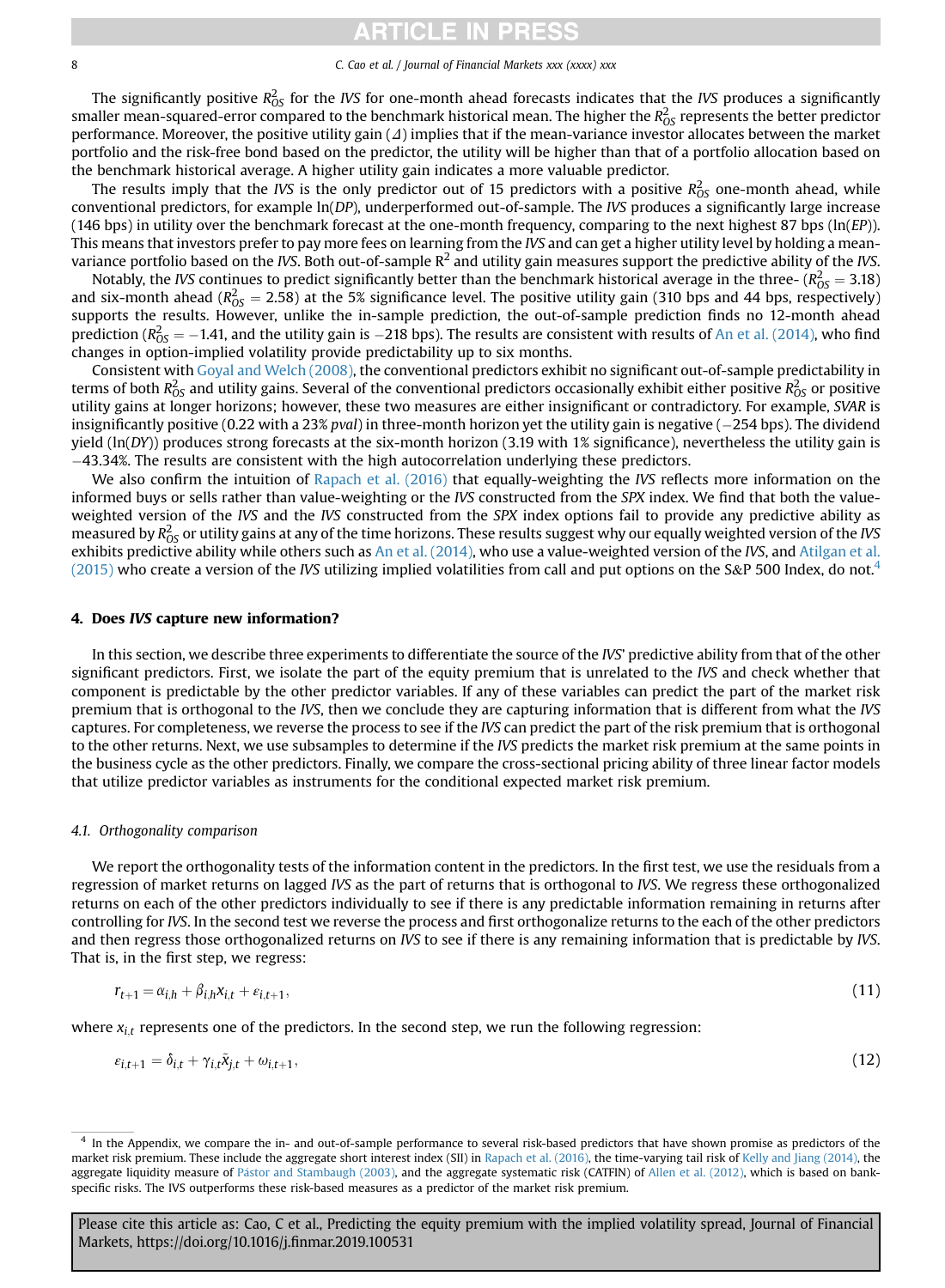# ICLE IN PRI

#### C. Cao et al. / Journal of Financial Markets xxx (xxxx) xxx  $\sim$  9

#### Table 4

Information content of IVS. The table presents the predictive power for all predictors, using an "orthogonal two-step" method. The first step is to use the predictor IVS to predict the equity premium, i.e.,

 $r_{t+1} = \alpha + \beta x_t + \varepsilon_{t+1}$ 

Using  $\varepsilon_{t+1}$  as the part of the equity premium not explained by x, the second step is to regress the residual on other predictors, i.e.,  $\varepsilon_{t+1} = \delta + \gamma \tilde{x}_t + \omega_{t+1}$ 

In Panel A, we report the orthogonality regression of the call-put option implied volatility spread residual on other predictors, and Panel B Column we report a test of whether IVS can explain other predictor's residuals. The sample period is 1996:1 to 2017:12.

| Panel A: Other predictor on IVS's residual                                  |         |          |           |
|-----------------------------------------------------------------------------|---------|----------|-----------|
| Second Step: $\varepsilon_{t+1}^{IVS} = \delta + \gamma X_t + \omega_{t+1}$ | $\sim$  | $t_{NW}$ | $R^2$ (%) |
| ln(DP)                                                                      | 0.17    | 2.80     | 2.91      |
| ln(DY)                                                                      | 0.19    | 3.17     | 3.70      |
| <b>SVAR</b>                                                                 | $-0.09$ | $-1.46$  | 0.81      |
| Panel B: IVS on other predictor's residual                                  |         |          |           |
| Second Step: $\varepsilon_{t+1}^X = \delta + \gamma I V S_t + \omega_{t+1}$ | $\sim$  | $t_{NW}$ | $R^2$ (%) |
| ln(DP)                                                                      | 0.22    | 1.99     | 4.53      |
| ln(DY)                                                                      | 0.23    | 2.10     | 4.88      |
| <b>SVAR</b>                                                                 | 0.13    | 1.86     | 1.61      |

where  $\tilde{x}_{i}$  is the predictor  $j\neq i$ . If  $b_i$  is significant, then there is predictable information that is not being accounted for by  $x_i$ . Note that to make the magnitude of coefficients comparable among these regressions, we first standardize the level of residuals and predictors such that they are of mean zero and standard deviation one.

Table 4 contain the results from regressing returns that have been orthogonalized to the IVS on the other predictors. We focus on DP, DY, and SVAR since they are the only variables besides the IVS that significantly predict the market's risk premium at the 1-month frequency. Using monthly data, we find that the dividend-to-price ratio and dividend yield are related to returns after controlling for the IVS while SVAR has no predictive ability after removing the predictable component of the risk premium related to the IVS. In Panel B, all the predictors contain information that is predictable by the IVS. These results indicate that the predictors involving dividends contain information important for predicting returns not contained in the IVS.

# 4.2. Predicting over the business cycle

[Da et al. \(2014\)](#page-16-0) show that stock return predictability varies with the business cycle. To examine how the predictability of the IVS changes across business cycles, we partition our data into two sub-samples based on expansion and recession periods. Asset returns are functions of the state variables of the real economy. If these state variables are linked to economic fluctuations, then the time-varying expected returns and return predictability are expected and variables that measure and/or predict the state of the economy should display different patterns across business cycle. Recessions are identified according to the time periods in the NBER business cycle indicator, which is the dates from peak to trough, and expansions are periods outside the indicator. We have two recessions in our sample period: March 2001 to November 2001 (8 months), and December 2007 to June 2009 (18 months).

We find that in [Table 5](#page-9-0) the one-step-ahead predictive ability of IVS during expansionary periods is insignificant, but during recessionary periods the *IVS* is the best predictor based on  $(R^2_{OS} = 15.65$  with 6% *pval*) and utility gains (345 bps). For the<br>conventional predictors, we find that the dividend vield (lp(*DV*)) is the strongest predi conventional predictors, we find that the dividend yield  $(ln(DY))$  is the strongest predictor during expansions (5.19 with 1%) significance, and 321 bps utility gain), but is a poor predictor during recessions. This provides more evidence that the IVS is capturing different information relative to the dividend yield.

# 4.3. Explaining the cross-section of returns

A common use of variables shown to exhibit predictive ability is as informational variables in conditional versions of asset pricing models. In this subsection, we utilize the IVS as an information variable in conditional versions of linear asset pricing models. If the IVS contains information that is valuable for predicting the market risk premium, then utilizing this information in a conditional framework should improve the pricing ability of the model relative to the unconditional version of the model. Because the focus of our paper is predicting the equity risk premium, we consider three models that include the market as a factor: the CAPM, the three-factor model of Fama and French (FF3), and the four-factor model of Carhart. For the CAPM we estimate the parameters for the following model:

$$
E_t(r_{t+1}|Z_t) = \alpha + \beta E_t(r m_{t+1}|Z_t),\tag{13}
$$

where  $Z_t$  is the set of lagged information variables. For the multifactor models, we estimate:

$$
E_t(r_{t+1}|Z_t) = \alpha + \beta E_t(r m_{t+1}|Z_t) + b^r F,
$$
\n(14)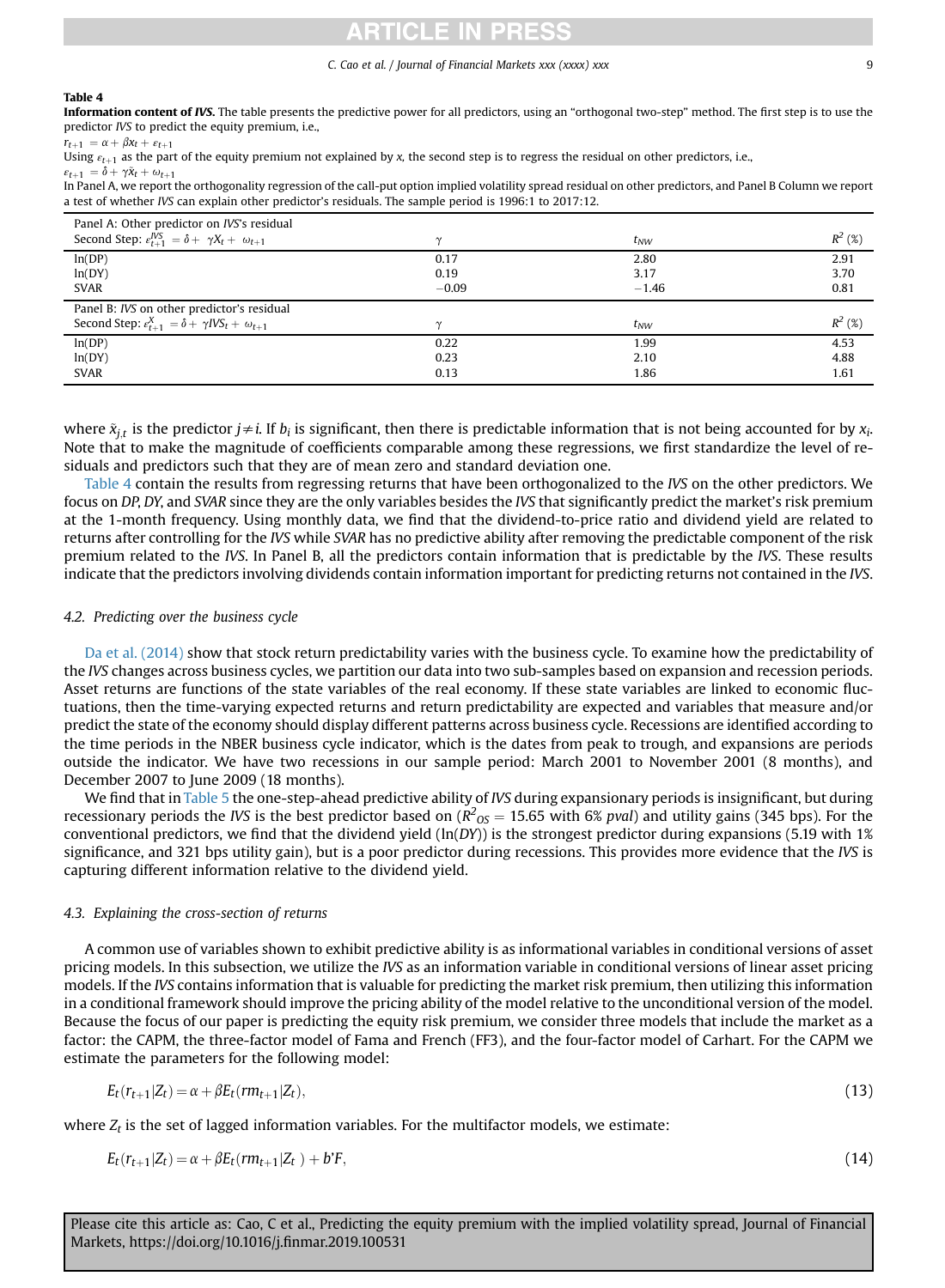#### <span id="page-9-0"></span>Table 5

Expansions and recessions. We use the business cycles defined by the NBER to separate the sample into expansion and recession periods. See the notes to [Table 1](#page-4-0) for the variable definitions. Out-of-sample  $R^2$  is defined as one minus the ratio of mean square forecast error (MSFE) of prediction versus MSFE of historical average up to the current period. Clark-West p-values are reported The Clark-West MSFE-adjusted statistic tests the null hypothesis, H<sub>0</sub>: R<sub>0S</sub><0, The Clark-West p-values are reported The Clark-West MSFE-adjus and the alternative H<sub>1</sub>: R<sub>OS</sub>>0; that is, the historical average MSFE is less than or equal to the predictive regression MSFE. The sample period is 1996:1 to 2017:12.

| Predictor   | Expansion  |      |              | Recession  |      |              |
|-------------|------------|------|--------------|------------|------|--------------|
|             | $R_{OS}^2$ | pval | $\Delta$ (%) | $R_{OS}^2$ | pval | $\Delta$ (%) |
| <b>IVS</b>  | $-6.17$    | 0.48 | 1.15         | 15.65      | 0.06 | 3.45         |
| ln(DP)      | 4.33       | 0.00 | 2.70         | $-17.37$   | 0.99 | $-61.25$     |
| ln(DY)      | 5.19       | 0.00 | 3.21         | $-14.06$   | 0.99 | $-47.34$     |
| <b>SVAR</b> | 2.61       | 0.07 | 0.42         | $-10.52$   | 0.35 | $-58.76$     |

### Table 6

Conditioning on IVS and dividend yield. This table contains the number and percentage of significant intercepts from regressing the 399 monthly excess portfolio returns described in the text on excess market returns for conditional and unconditional versions of the CAPM, Fama and French three-factor model (FF3), and the Carhart four-factor model (Carhart). All the portfolios are equally weighted. The factors for three models and the portfolio data are all available from Ken French's web page. The row labeled Unconditional contains number and percentage of the sample of alphas significantly different from zero using [Newey and West \(1987\)](#page-16-0) standard errors from the unconditional versions of the models. The rows labeled E[R<sub>M</sub>[{DY,IVS}] contain the results for conditional versions of the where the market risk premium is a linear function of the instruments both DY and IVS. The data are for the period 1996:1 to 2016:12.

| Model                              | Number of $ t\text{-stat}  > 1.96$ | Percentage of Sample |
|------------------------------------|------------------------------------|----------------------|
| <b>CAPM Unconditional</b>          | 68                                 | 0.17                 |
| CAPM with $E[R_M   {DY,IVS} ]$     | 65                                 | 0.16                 |
| CAPM with $E[R_M   DY]$            | 24                                 | 0.06                 |
| CAPM with $E[R_M IVS]$             | 20                                 | 0.05                 |
| FF3 Unconditional                  | 89                                 | 0.22                 |
| FF3 with $E[R_M   {DY,IVS}$        | 35                                 | 0.09                 |
| FF3 with $E[R_M   DY]$             | 34                                 | 0.08                 |
| FF3 with $E[R_M   IVS]$            | 13                                 | 0.03                 |
| Carhart Unconditional              | 125                                | 0.31                 |
| Carhart with $E[R_M   {DY, IVS} ]$ | 168                                | 0.42                 |
| Carhart with $E[R_M   DY]$         | 198                                | 0.50                 |
| Carhart with $E[R_M   IVS]$        | 33                                 | 0.08                 |

where F is the  $k \times 1$  vector of factor realizations not including the market risk premium and b is the  $k \times 1$  vector of loadings. Based on our previous results and because DY and DP are highly correlated, we only include the dividend yield and IVS in the information set, i.e.,  $Z = \{\ln(DY), \text{IVS}\}\$ . For the unconditional versions of the models,  $Z = \{\emptyset\}^5$  We model the time variation in the conditional expected market risk premium as a linear function of the instruments. Tha the conditional expected market risk premium as a linear function of the instruments. That is, we regress the market premium on the instruments as:

$$
rm_{t+1} = \gamma_0 + \gamma_1' Z_t + u_{t+1}, \tag{15}
$$

and then calculate the time-varying premium as  $E_t(r m_{t+1} | Z_t) = \hat{\gamma}_0 + \hat{\gamma}_1' Z_t$ .

Our test assets consist of monthly excess returns of 399 portfolios. All the portfolios are equally weighted and are available from Ken French's database. The test assets include five sets of decile portfolios sorted on past variance, residual variance, net share issues, beta, or accruals; three sets of portfolios double sorted into deciles based on size and book-to-market, size and operating profitability, or size and investment; and 49 industry portfolios. The risk-free rate, market return, SMB, and HML factors, as well as the momentum factor are all from the same source.

Table 6 contains the numbers and percentages of significant intercepts from the unconditional and conditional versions of the three models using different sets of information. For the CAPM and FF3 model, we see that modelling the time-varying market risk premium as a function of both IVS and the dividend yield reduces the number of significant alphas across the 399 test assets. For the CAPM, the unconditional version of the model produces 68 significant alphas indicating that the CAPM fails to price 17% of the portfolios. The conditional version of the CAPM using both the dividend yield and the IVS reduces the number of significant alphas to 65. Using only the dividend yield as an instrument has a large impact on the ability of the CAPM to explain the cross-section of returns as the number of significant alphas falls to 24 or 6% of the portfolios. Using only

We estimate the models via iterated GMM with a Newey-West spectral density using T1/3  $\cong$  6 lags. The estimators produce two-stage least-squares estimates of the coefficients. For the multifactor models, we do not include all the exogenous variables in the first stage estimate of the conditional expected market risk premium. We adjust the standard errors to account for the bias based on [Gujarati \(2003\).](#page-16-0)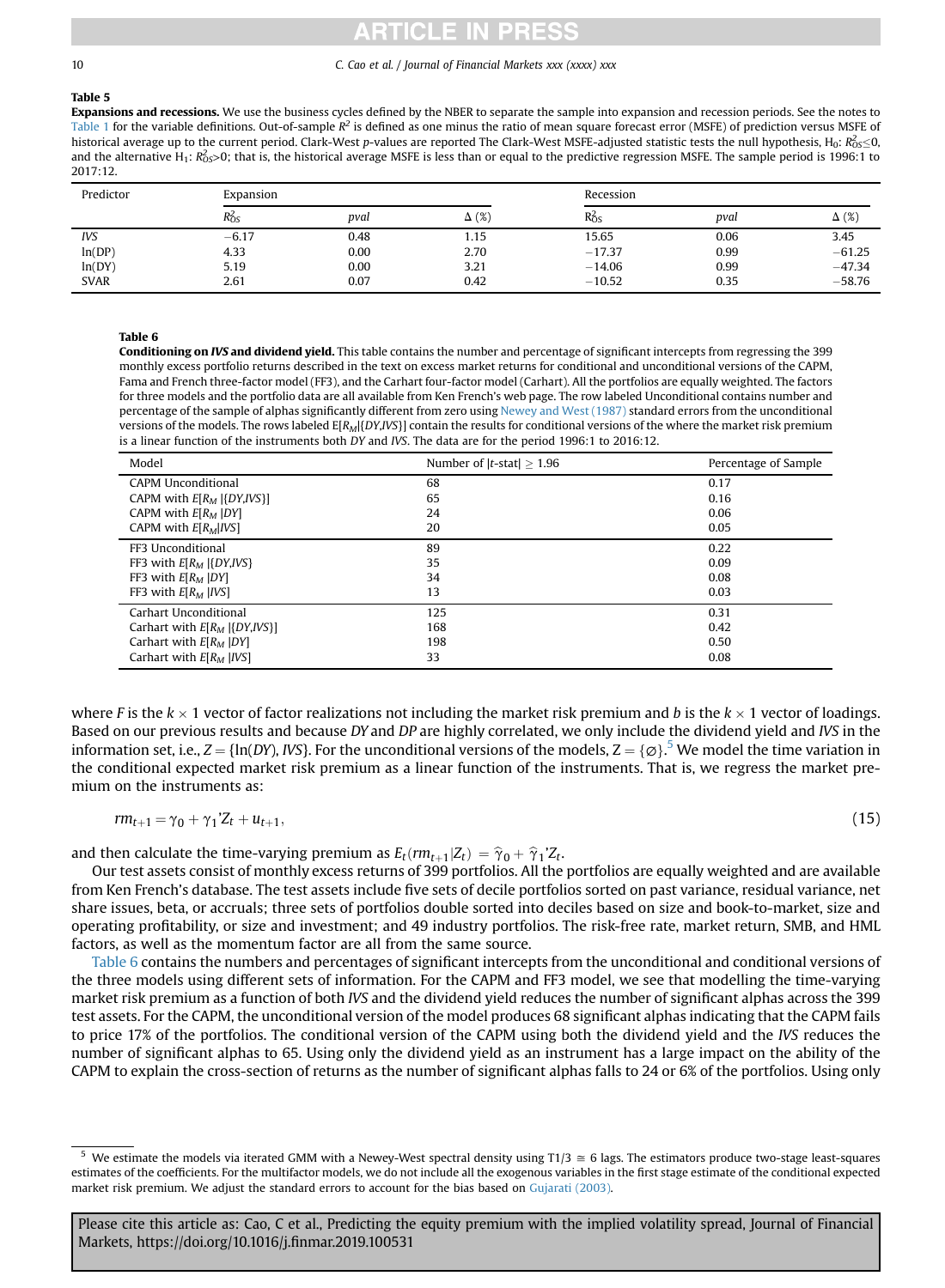# ICLE IN PRES

#### C. Cao et al. / Journal of Financial Markets xxx (xxxx) xxx 11

<span id="page-10-0"></span>the IVS as a conditioning variable brings the number of significant alphas to 20 or only 5% of the portfolios, reducing the number of significant alphas by 71% relative to the unconditional version of the model.

A similar pattern emerges for the FF3 model. Here the conditional versions of the model all produce many fewer significant intercepts but utilizing the IVS as a sole instrument has the largest impact. The unconditional FF3 model generates significant intercepts for 89 (22%) of the portfolios while using only the IVS as a conditioning variable for the market risk premium reduces that number by 85% with only 13 (3%) of the portfolios having a significant alpha. For the four factor Carhart model conditioning on DY alone or in conjunction with the IVS reduces the ability of the model to price these assets relative to the unconditional version. Using only the IVS to model the market risk premium reduces that number by 74% with 33 (8%) of the portfolios exhibiting a significant alpha.

Overall, when using the IVS to model the time-varying conditional expected market risk premium, we find a dramatic reduction in the number of significant alphas relative to unconditional versions of the models. This improvement in model performance is larger than when using the log of the dividend price ratio, which was the next best predictor of the market risk premium in our earlier experiments. We take these results as further evidence that the IVS contains information important for predicting returns which is different from that found in the other predictors.

# 5. The source of the IVS predictive power

In this section, we explore why the IVS predicts future returns on the market portfolio at longer horizons. Towards this end, we perform three experiments. First, we decompose the market return into three components related to expected returns, cash flows, and the discount rate and test which component(s) is predictable by the IVS. Next, we relate the IVS to several surveys of market participants to show market sentiment is related to the IVS. Finally, we test the relation between the IVS and several measures of aggregate market uncertainty.

# 5.1. Stock return decomposition

Following [Campbell and Shiller \(1988\),](#page-16-0) we decompose the stock return into innovations of expected return, cash flow, and the discount rate, controlling for dividend-price ratio and other conventional variables in a vector autoregression (VAR) framework. Then, we analyze whether investors, who trade based on the IVS, can anticipate future stock returns by anticipating shocks in discount rate and/or cash flow. Taking the set of conventional predictors in [Goyal and Welch \(2008\)](#page-16-0) as a proxy for the market information set, this analysis provides a deeper understanding of the sources of the forward-looking information in the IVS.

To understand the [Campbell and Shiller \(1988\)](#page-16-0) method, we begin with the definition of the log stock return,  $r_{t+1}$  =  $log[(P_{t+1}+D_{t+1})/P_t]$ , where  $P_t(D_t)$  is the monthly stock price (dividend). The Campbell-Shiller log-linear approximation of  $r_{t+1}$  is given by:

$$
r_{t+1} \approx k + \rho p_{t+1} + (1 - \rho)d_{t+1} - p_t,\tag{16}
$$

where  $p_t(d_t)$  is the log stock price (divided),  $\rho = \frac{1}{1 + \exp(d-p)}$ . Where  $(d-p)$  is the mean of log dividend ratio, and  $k = -\log(a)$ . (1)  $\log[(1/a) - 1]$ . Thus we can rewrite equation (16) as: where  $p_f(a_f)$  is the log stock price (arbitrary,  $p = 1 + \exp(d-p)$ , where  $\cos(\rho) - (1 - \rho) \log[(1/\rho) - 1]$ . Thus, we can rewrite equation (16) as:

$$
p_t \approx k + \rho p_{t+1} + (1 - \rho)d_{t+1} - r_{t+1} \tag{17}
$$

Solving equation (17) forward and imposing the boundary condition, the stock price decomposition is given by:

$$
p_t = \frac{k}{1 - \rho} + \sum_{j=0}^{\infty} \rho^j (1 - \rho) d_{t+1} - \sum_{j=0}^{\infty} \rho^j r_{t+1+j}
$$
\n(18)

Letting  $E_t$  denote the expectation operator conditional on information through month t, equations (16) and (18) imply the following decomposition for the log stock return innovation:

$$
r_{t+1} - E_t r_{t+1} = (E_{t+1} - E_t) \sum_{j=0}^{\infty} \rho^j \Delta d_{t+1+j} - (E_{t+1} - E_t) \sum_{j=0}^{\infty} \rho^j r_{t+1+j}
$$
(19)

According to equation (19), the stock return innovation can be decomposed into cash flow news and discount rate news components:

$$
\eta_{t+1}^r = \eta_{t+1}^{CF} - \eta_{t+1}^{DR},\tag{20}
$$

where:

 $\eta_{t+1}^r = r_{t+1} - E_t r_{t+1}$  (expected return shock),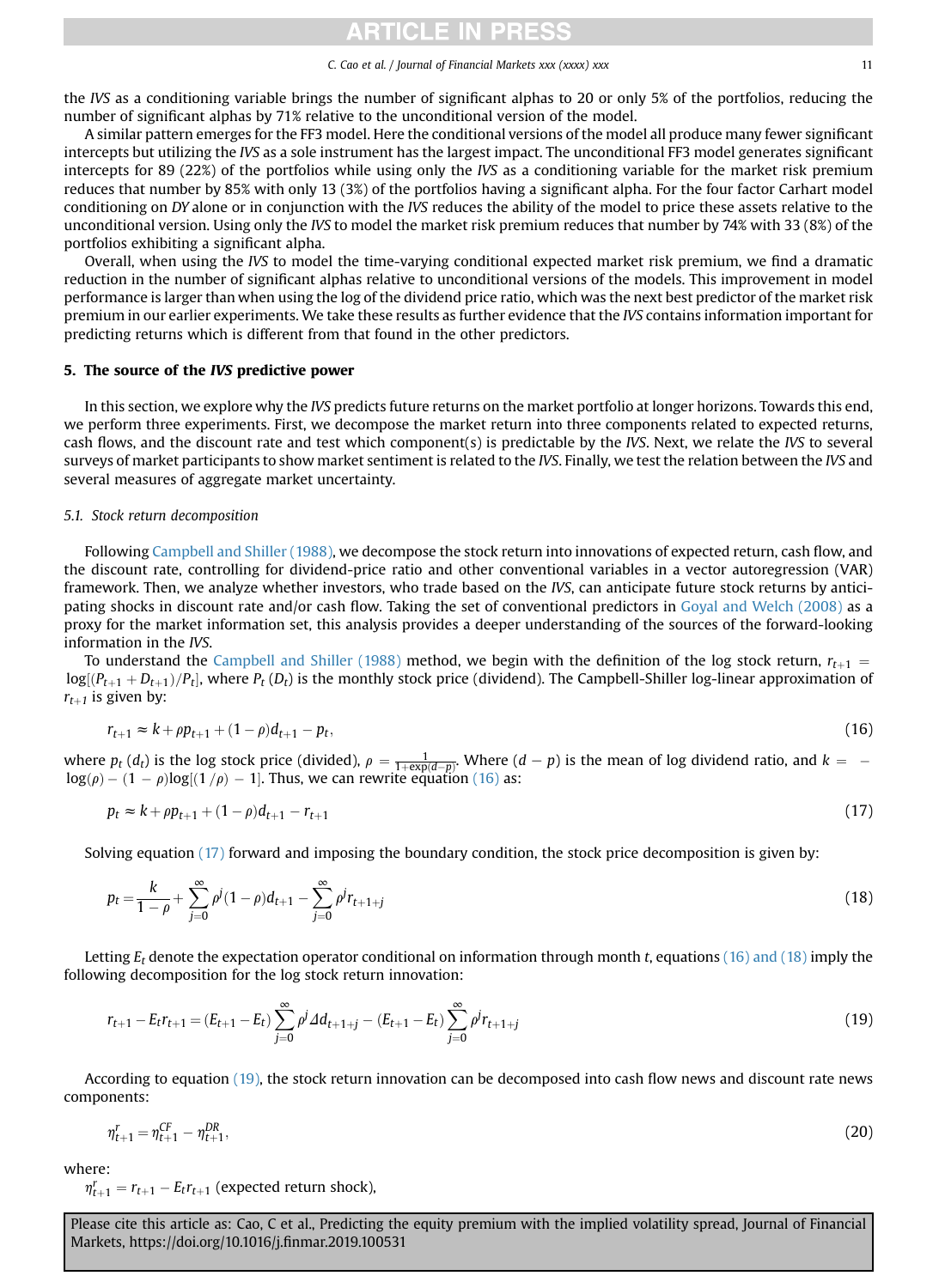#### Table 7

Decomposing market returns. This table contains the sources of predictive power in call-put implied volatility spread. Based on [Campbell and Shiller](#page-16-0) [\(1988\)](#page-16-0), we first regress the equity premium on the logarithm of dividend-price ratio and other conventional predictors. The innovation is the difference between raw discount data and expected discount variables. Lastly, we regress three innovations on the call-put implied volatility spread respectively. See the notes in [Table 1](#page-4-0) for the variable definitions. The sample period is 1996:1 to 2017:12.

| Predictor        | <b>Expected Return Channel</b> |      | Cash Flow Channel    |      | Discounted Rate Channel |      |
|------------------|--------------------------------|------|----------------------|------|-------------------------|------|
|                  | ~<br>$\beta_E$                 | pval | $\sim$<br>$\beta$ CF | pval | $\beta_{DR}$            | pval |
| ln(DP)           | $-0.04$                        | 0.04 | 0.12                 | 0.01 | $-0.12$                 | 0.06 |
| $ln(DP)$ , SVAR  | 0.04                           | 0.38 | 0.10                 | 0.01 | $-0.06$                 | 0.22 |
| $ln(DP)$ , BM    | $-0.04$                        | 0.04 | 0.10                 | 0.01 | $-0.13$                 | 0.04 |
| $ln(DP)$ , NTIS  | 0.00                           | 0.96 | 0.03                 | 0.23 | $-0.15$                 | 0.03 |
| $ln(DP)$ , TBL   | $-0.04$                        | 0.07 | 0.11                 | 0.02 | $-0.12$                 | 0.04 |
| $ln(DP)$ , LTY   | $-0.04$                        | 0.04 | 0.12                 | 0.03 | $-0.11$                 | 0.06 |
| $ln(DP)$ , LTR   | $-0.04$                        | 0.07 | 0.12                 | 0.01 | $-0.11$                 | 0.07 |
| $ln(DP)$ , TMS   | $-0.03$                        | 0.15 | 0.12                 | 0.01 | $-0.10$                 | 0.12 |
| $ln(DP)$ , $DFY$ | 0.03                           | 0.20 | 0.08                 | 0.32 | $-0.08$                 | 0.04 |
| $ln(DP)$ , DFR   | $-0.05$                        | 0.02 | 0.12                 | 0.01 | $-0.12$                 | 0.04 |
| $ln(DP)$ , INFL  | $-0.04$                        | 0.09 | 0.12                 | 0.02 | $-0.11$                 | 0.05 |

 $\eta_{t+1}^{CF} = (E_{t+1} - E_t) \sum_{j=0}^{\infty} \rho^j 2d_{t+1+j}$  (cash flow shock), and<br> $\eta_{t+1}^{DR} = (E_{t+1} - E_t) \sum_{j=0}^{\infty} \rho^j r_{t+1+j}$  (discount rate shock).<br>We use a VAR framework to extract the cash flow and o

We use a VAR framework to extract the cash flow and discount shock components. Consider the following VAR(1) model:

$$
Y_{t+1} = A Y_t + U_{t+1}, \tag{21}
$$

where  $Y_t = (r_t, d_t - p_t, z_t)$ , the N-vector  $z_t$  contains predictor variables, and A is the  $(N + 2)$ -by- $(N + 2)$  matrix of VAR slope coefficients, and  $U_t$  is the vector of mean-zero innovations. Denoting  $e_1$  as  $(N + 2)$  vector with one as its first element and zeros for the remaining elements, the stock return innovation and discount rate shocks can be expressed as:

$$
\eta_{t+1}^r = e_1' U_{t+1},\tag{22}
$$

and

$$
\eta_{t+1}^{DR} = e_1' \rho A (I - \rho A)^{-1} U_{t+1} \tag{23}
$$

The cash flow shock is then residually defined using equation [\(20\):](#page-10-0)

$$
\eta_{t+1}^{CF} = \eta_{t+1}^r + \eta_{t+1}^{DR} \tag{24}
$$

In terms of equation [\(20\)](#page-10-0), the expected stock return for  $t + 1$  based on information through t is given by:

$$
E_t r_{t+1} = e'_1 A Y_t \tag{25}
$$

Using  $r_{t+1} = E_t r_{t+1} + \eta_{t+1}^r$  and equation [\(20\)](#page-10-0), the log stock return can then be decomposed as:

$$
r_{t+1} = E_t r_{t+1} + \eta_{t+1}^{CF} - \eta_{t+1}^{DR} \tag{26}
$$

With sample observations for  $Y_t$  for  $t = 1, ..., T$ , we can use OLS to estimate A and  $U_{t+1}$  ( $t = 1, ..., T-1$ ) for the VAR model given by equation (21). Thus we can estimate all coefficients, denoted as  $\hat{A}$ ,  $\hat{U}_{t+1}$ , and  $\hat{\rho}$ . Plugging into equations (22)–(25) yields  $\hat{\sigma}^r = \hat{\sigma}^{DR}$  and  $\hat{\epsilon}$  representively.  $\hat{\eta}_{t+1}^{\vec{r}}, \hat{\eta}_{t+1}^{DR}, \hat{\eta}_{t+1}^{CF},$  and  $\hat{E}_t r_{t+1}$ , respectively.<br>We analyze the source of US's predict

We analyze the source of IVS's predictive power for future stock returns by examining its ability to predict the individual components comprising the total stock return. We begin with an in-sample predictive regression model for the market excess return on IVS:

$$
r_{t+1} = \alpha + \beta I V S_t + \varepsilon_{t+1} \tag{27}
$$

We then consider the following predictive regression models for the estimation of the individual components on the RHS of equation (26):

<span id="page-11-0"></span>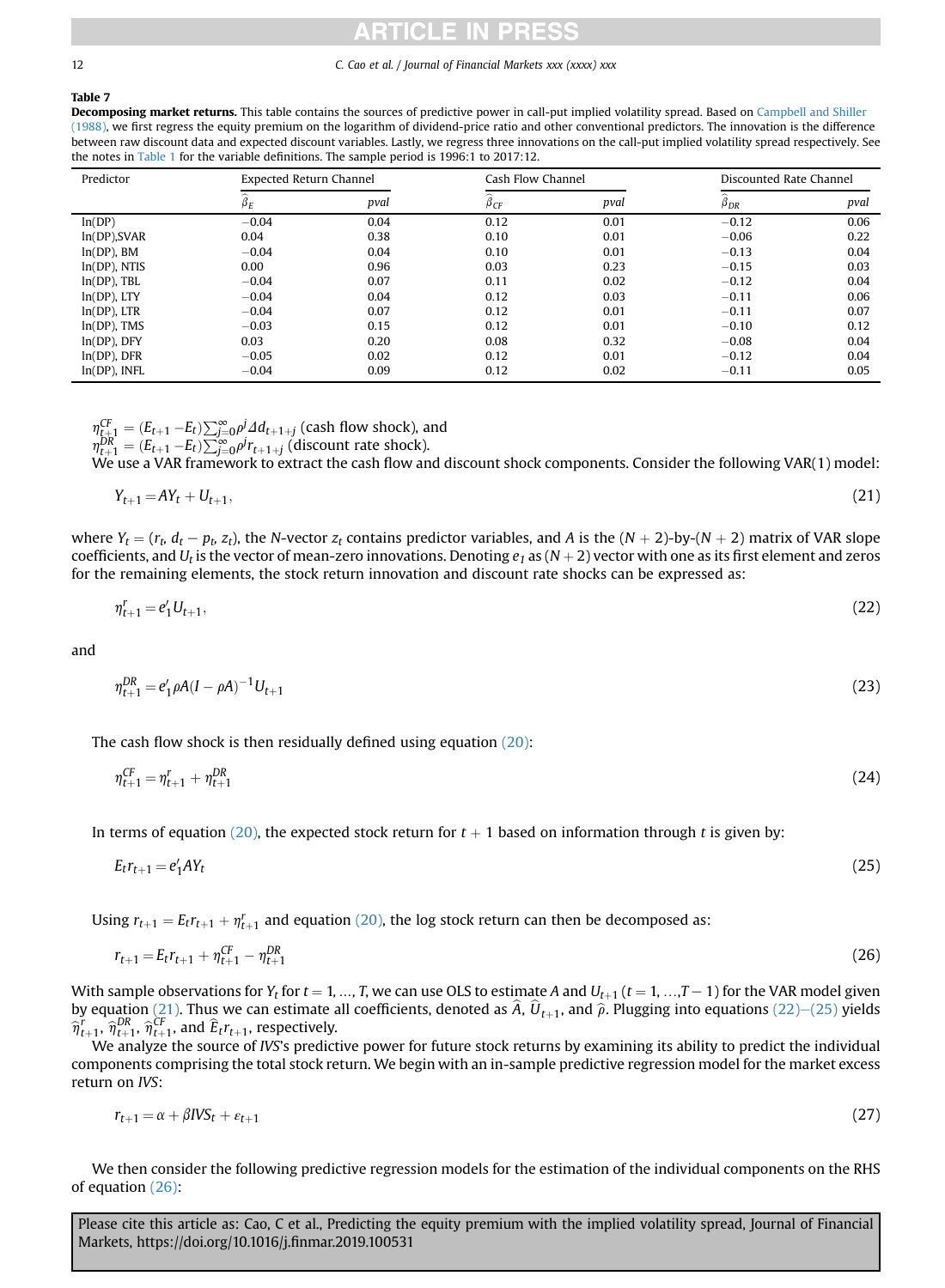# **TICLE IN PRE**

#### C. Cao et al. / Journal of Financial Markets xxx (xxxx) xxx 13

$$
r_{t+1} = \alpha + \beta IVS_t + \varepsilon_{t+1}
$$

$$
\widehat{\eta}_{t+1}^{CF} = \beta_{CF}IVS_t + \varepsilon_{t+1}^{CF}
$$

$$
\widehat{\eta}_{t+1}^{DR} = \beta_{DR}IVS_t + \varepsilon_{t+1}^{DR}
$$

The properties of OLS imply the following relation between the OLS estimation of  $\beta$  in equation [\(27\)](#page-11-0) and those of  $\beta_E$ ,  $\beta_{CE}$ and  $\beta_{DR}$  in equation (28):  $\beta = \beta_{\hat{E}} + \beta_{CF} - \beta_{DR}$ . By comparing the estimated slope coefficients in equation (28), we can ascertain the extent to which IVS's ability to predict total stock returns relates to its ability to anticipate the individual components on the RHS of equation [\(26\).](#page-11-0)

[Table 7](#page-11-0) reports OLS estimation when the expected return shock, cash flow shock, and discount rate shock are estimated based on individual VAR constructed from market excess returns, dividend price ratio, and one of conventional predictors. We always include the dividend price ratio in the VAR to properly estimate the cash flow and discount rate shocks. The results in [Table 7](#page-11-0) show that nearly all the  $\beta_{CF}$  estimates are significant except for NTIS and DFY, indicating that innovations in cash flows contribute to the size of  $\beta_{\text{IVS}}$ . Moreover, the magnitude for the coefficients of the innovation in the discount rate makes up 50% of that in the regression of the IVS. A weaker situation occurs for  $\beta_{DR}$ . Innovations in cash flows explain most of the predictive power in the IVS. In contrast, the  $\beta_F$  coefficients are smaller and much less often significant. The intuition is the information underlying the option market influences market returns primarily through changes of cash flows in these markets.

# 5.2. Market sentiment and the IVS

[Greenwood and Shleifer \(2014\)](#page-16-0) argue that investor's beliefs about future market returns are correlated with predictors such as the dividend yield. Since sophisticated traders incorporate sentiment while trading both equity and options, we test whether aggregated market sentiment is related to deviations in put-call parity that results in the predictive power captured by the IVS. Market sentiment is difficult to measure quantitatively.<sup>6</sup> [Greenwood and Shleifer \(2014\)](#page-16-0) propose using surveys of investor's subjective forecast to the future economy. We use three survey-based return expectations as proxies of market sentiment: (1) the Gallup investor survey, (2) the American Association of Individual Investors (AAII) survey, and (3) the crash confidence index from the Yale School of Management. The time horizon of survey expectations for the Gallup survey is the next 12 months. The AAII and crash index survey reports six-month expectations. For comparison, we include a version of the statistically derived sentiment index of [Baker and Wurgler \(2006\)](#page-15-0) from [Huang et al. \(2015\),](#page-16-0) which is adjusted for estimation error.

The Gallup survey (1996-2012) asks participants whether they are "very optimistic," "optimistic," "neutral," "pessimistic," or "very pessimistic" about stock returns over the next year. The Gallup survey is widely used in the economics and finance literature given its large sample size and consistent methodology. Our measure of expectations based on Gallup survey is:

# $Gallup = Bullish% - Bearish%$ ,

where Bullish% denotes the percentage of investors who are at least "optimistic" about the future stock market performance and Bearish% denotes those who are no more than "pessimistic." A non-zero Gallop measure indicates disparity among optimistic and pessimistic investors.

The American Association of Individual Investors Investor Sentiment Survey (1987–2016) measures the percentage of individual investors who are bullish, neutral, or bearish on the stock market for the next six months. The survey is administered weekly to members of the American Association of Individual Investors. The main differences between American Association of Individual Investors survey and the Gallup survey include: (1) a shorter prediction horizon, (2) fewer response levels, (3) different survey subjects, and (4) a shorter survey frequency. We construct two time series of sentiment using this survey. First, we subtract the percentage of "bearish" investors from the percentage of "bullish" investors and denote this as AAII. We also take the moving average over the past eight weeks of the Bullish index in the survey (Bull8MA). We use monthly averages of the weekly data. The former measure is similar to that of the Gallup survey in terms of the intuition, whereas the latter measure captures the momentum of the optimistic sentiment. The higher moving average of bullish index, the stronger aggregate sentiment in better future stock market performance.

The Investor Behavior Project at Yale University led by Robert Shiller releases surveys of individual investor confidence in the stock market. We use the one-year individual Crash Confidence Index. The Crash Confidence Index is the percentage of institutional respondents who think that the probability of a market crash is strictly less than 10%. Data are available only sporadically between 1989 and July 2001. After that, the surveys are conducted monthly. The main difference between crash confidence index and the other two surveys is that we use institutional investors' responses to construct an aggregate measure of market expectations.

Please cite this article as: Cao, C et al., Predicting the equity premium with the implied volatility spread, Journal of Financial Markets, https://doi.org/10.1016/j.finmar.2019.100531

(28)

<sup>6</sup> Studies use option open interest ([Bessembinder et al., 1996](#page-15-0)) and turnover to identify investor sentiment, assuming that trading activity is driven by beliefs about market trends ([Hong and Stein, 2007\)](#page-16-0).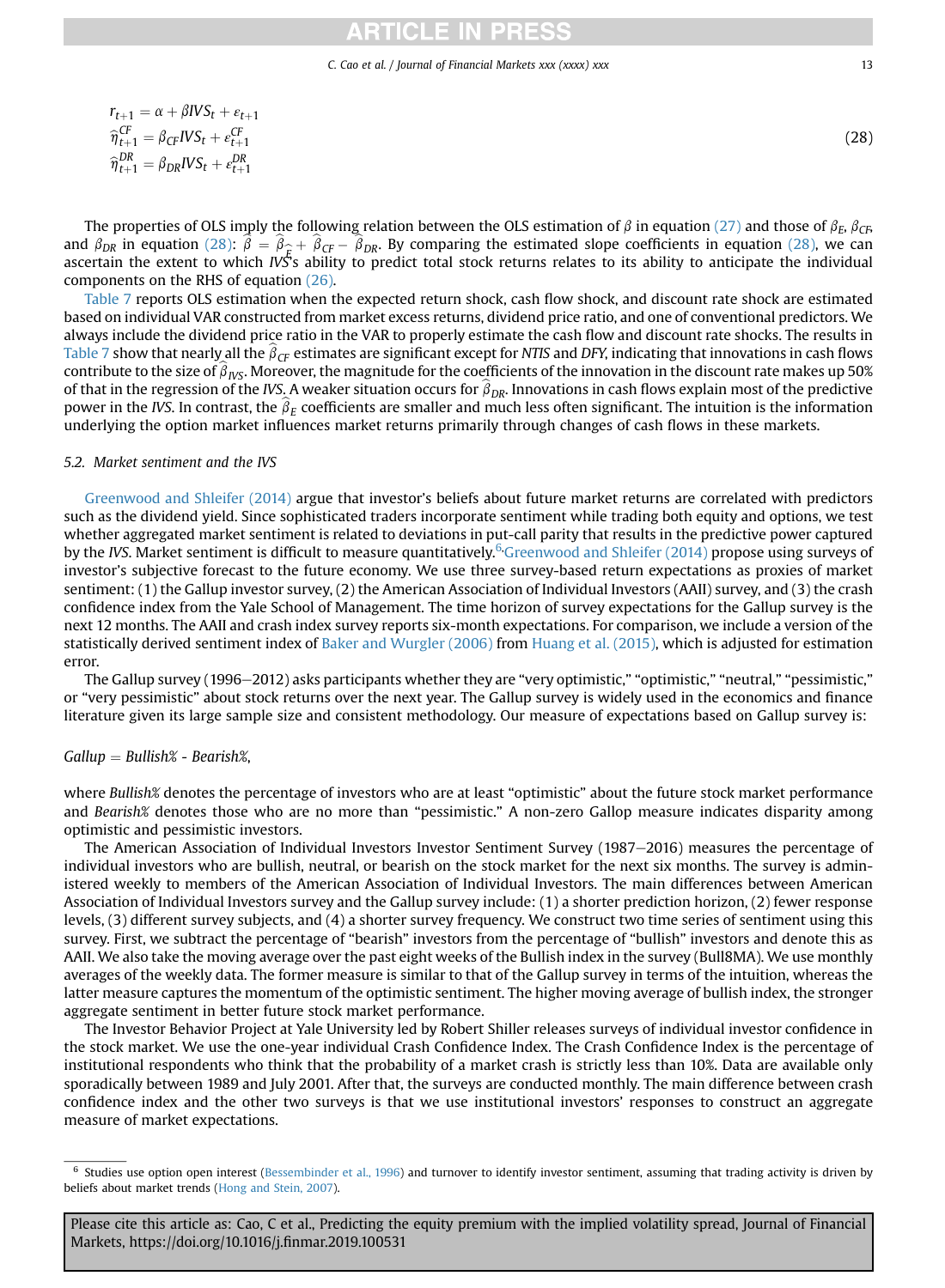# CLE IN PRE

#### 14 C. Cao et al. / Journal of Financial Markets xxx (xxxx) xxx

## Table 8

Sentiment and the implied volatility spread. This table reports the results of regressions of the implied volatility spread (IVS) on the measures of sentiment calculated from survey-based data. The Gallup Spread series spans 1996:10 to 2011:12, with a notable gap between 2009:11 and 2011:2. AAII Bull8MA and the AAII Spread is for the period 1996:1 to 2016:12. Crash confidence is available between 1989:10 and 2016:12. BW AIS is the [Baker and Wurgler \(2006\)](#page-15-0) sentiment index aligned for forecasting by [Huang et al. \(2015\)](#page-16-0) from 1996:1 to 2016:12. We regress each sentiment measure on the contemporaneous IVS. The represented results are coefficients estimate of  $\beta$  and three statistics.  $t_{NW}$  is calculated using Newey-West heteroscedasticity-autocorrelation consistent standard errors with twelve-month lags,  $t_{HH}$  corrects overlapping observation bias with twelve-month lags, and  $R^2$  (%) associates with OLS regression.

| Sentiment Measure |      | $t_{NW}$ | $\tau_{HH}$ | $R^2$ (%) |
|-------------------|------|----------|-------------|-----------|
| Gallup Spread     | 0.45 | 5.20     | 6.07        | 20.40     |
| AAII Bull8MA      | 0.15 | 2.69     | 2.26        | 2.15      |
| AAII Spread       | 0.23 | 2.04     | 2.20        | 12.45     |
| Crash             | 0.35 | 2.76     | 2.25        | 11.98     |
| <b>BW AIS</b>     | 0.29 | 3.32     | 2.93        | 8.45      |

We also include a version of the ubiquitous market sentiment measure of [Baker and Wurgler \(2006\)](#page-15-0) suggested by [Huang](#page-16-0) [et al. \(2015\)](#page-16-0) called the Aligned Investor Sentiment Index.<sup>7</sup> The Index adjustment utilizes a partial least squares method to focus the Baker and Wurgler measure on information that more closely relates to expected market returns by removing a substantial amount of approximation errors that are not relevant for forecasting returns.

If market sentiment contributes to market return prediction and is measured with little noise, then investor sentiment and predictors will have a significant positive correlation. To test this, we regress the IVS on the contemporaneous standardized sentiment measures from surveys, i.e.,

$$
IVS_t = \alpha + \beta Sent_{i,t} + \varepsilon_{i,t},\tag{29}
$$

where Sent denotes the ith market sentiment measures defined above. The results in Table 8 support the prediction that the IVS is related to the market participant's view of future market performance. For each survey, there is a positive and significant relation between market sentiment and the IVS. The positive and significant relation also exists between the IVS and the aligned sentiment index. We take these results, along with those of [Table 7,](#page-11-0) as evidence that the IVS captures investors' perspective of future cash flows or cash flow growth.

# 5.3. Macroeconomic uncertainty and the IVS

The results [Tables 7 and 8](#page-11-0) focus on the connection between the longer-run predictive ability of the IVS and the sentiment concerning the future performance of the equity markets. We conjecture that the IVS also reflects reactions of option investors to innovations in the aggregate level of uncertainty that impacts firms through cash flows, investment opportunities, and earning management, as well as through monetary and fiscal policy shocks that have a significant impact on market returns. In this subsection, we explore whether the IVS reflects information concerning linkages between the state of the economy and financial markets ([Dew-Becker et al., 2019\)](#page-16-0).

For this experiment, we test the contemporaneous relation between the IVS and broad measures of macroeconomic and financial uncertainty from [Jurado et al. \(2015\).](#page-16-0) MUx and FUx are macroeconomic uncertainty and financial uncertainty about next x-month horizon  $(x = 1, 3, 12)$ , respectively. The econometric estimates of their uncertainty measure do not rely on model structure or economic indicators because they use innovations from a factor-augmented VAR with a large set of time series. Specifically, MUx and FUx are created using 132 macroeconomic and 147 financial variables, respectively.

We also consider measures of policy uncertainty from [Baker et al. \(2016\).](#page-15-0) Their measure is based on newspaper coverage frequency. They find that policy uncertainty is associated with greater stock price volatility and reduced investment and employment. They count key word frequency within three main sources to construct the measure: (1) 10 large newspapers, (2) reports by the Congressional Budget Office (CBO), and (3) the Federal Reserve Bank of Philadelphia's Survey of Professional Forecasters. We apply their news measure (News, using Newspaper source) and baseline measure (baseline, using all three sources).

We estimate and test for significance of the slope parameter in the following model:

$$
IVS_t = \alpha + \beta Uncertainty_{i,t} + \varepsilon_{i,t},
$$
\n(30)

where Uncertainty  $\in \{MUI, MU3, MUI2, FU1, FU3, FU12, Baseline, News\}$ <sup>8</sup> Here, Uncertainty and IVS are standardized to have a mean zero and standard deviation of one. The sample period is 1996:1 to 2017:12. The results in [Table 9](#page-14-0) indicate a consistently

We thank Goufu Zhou for making the Aligned Investor Sentiment Index available at his webpage: [http://apps.olin.wustl.edu/faculty/zhou/PLS\\_BW\\_](http://apps.olin.wustl.edu/faculty/zhou/PLS_BW_investor_sentiment_indexes.xls) [investor\\_sentiment\\_indexes.xls.](http://apps.olin.wustl.edu/faculty/zhou/PLS_BW_investor_sentiment_indexes.xls)

<sup>8</sup> We download the data from: [https://www.sydneyludvigson.com/s/MacroFinanceUncertainty\\_2019Feb\\_update.zip](https://www.sydneyludvigson.com/s/MacroFinanceUncertainty_2019Feb_update.zip) and [http://www.policyuncertainty.](http://www.policyuncertainty.com/media/US_Policy_Uncertainty_Data.xlsx) [com/media/US\\_Policy\\_Uncertainty\\_Data.xlsx.](http://www.policyuncertainty.com/media/US_Policy_Uncertainty_Data.xlsx)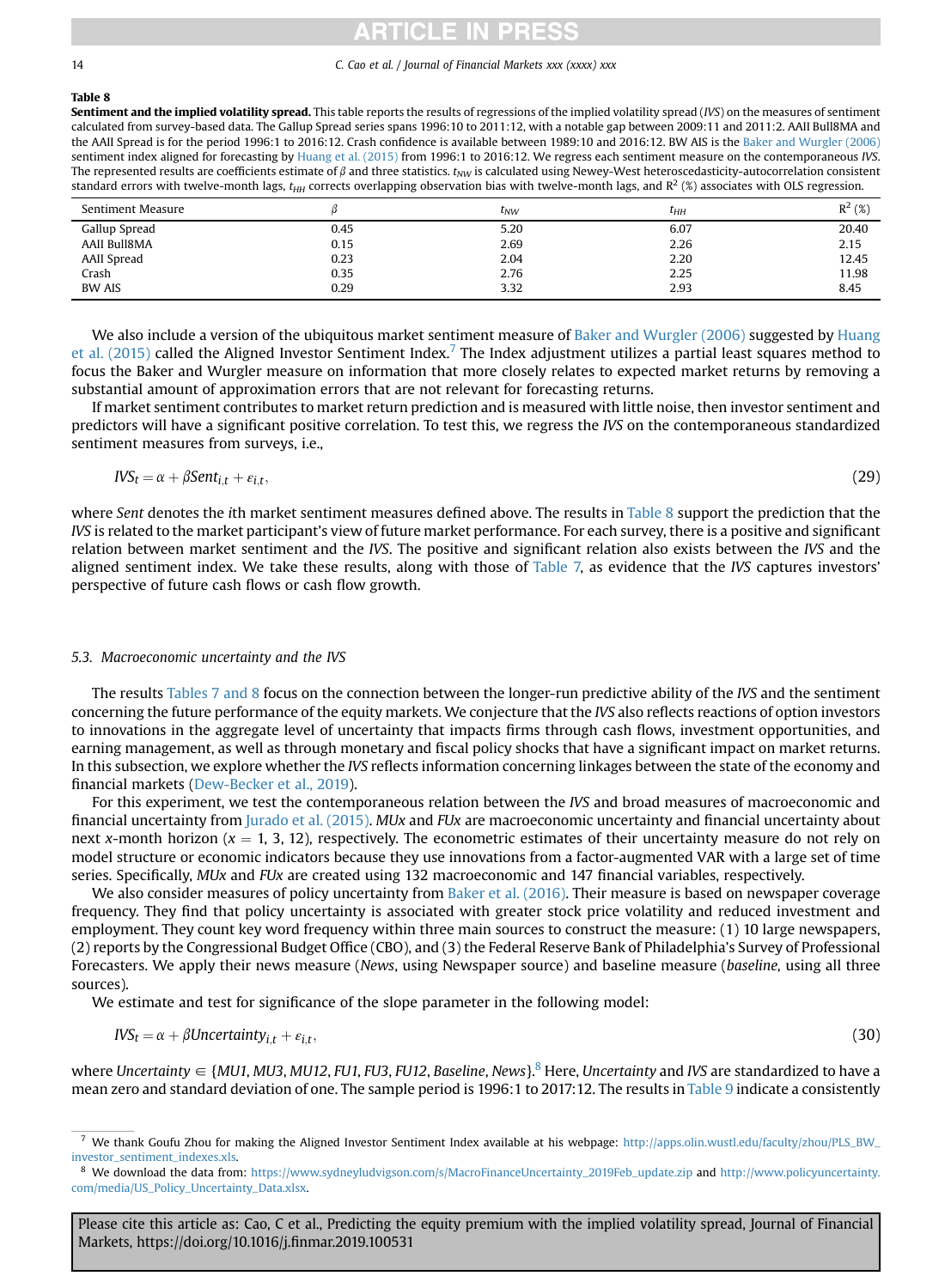# CI E

C. Cao et al. / Journal of Financial Markets xxx (xxxx) xxx 15

#### <span id="page-14-0"></span>Table 9

IVS and macroeconomic, financial, and political uncertainty. This table contains test results of the relationship between uncertainty measures and the implied volatility spread (IVS). MUx and FUx are macroeconomic uncertainty and financial uncertainty about next x-month horizon ( $x = 1, 3, 12$ ), respectively ([Jurado et al., 2015\)](#page-16-0). Political uncertainty about the next one month includes Baseline and News, economic policy uncertainty (EPU) measures based on [Baker et al. \(2016\)](#page-15-0). The results are coefficient estimates of  $\beta$  and corresponding t-statistics and  $R^2$ .  $t_{NW}$  is calculated using [Newey and West \(1987\)](#page-16-0) heteroscedasticity-autocorrelation consistent standard errors with twelve-month lags modified by [Ferson et al. \(2003\).](#page-16-0) The prediction model is:  $IVS_t = \alpha + \beta$  Uncertainty<sub>it</sub> +  $\varepsilon_{i,t}$ , where Uncertainty<sub>it</sub> is the ith uncertainty measure, and Uncertainty $\neq$  {MU1, MU3, MU12, FU1, FU3, FU12, Baseline, News}. Uncertainty and IVS are standardized to have a mean zero and standard deviation of one. The sample period is 1996:1 to 2017:12.

| Uncertainty       |         | $t_{NW}$ | $R^2$<br>(%) |
|-------------------|---------|----------|--------------|
| MU1               | $-0.46$ | $-2.25$  | 21.42        |
| MU3               | $-0.46$ | $-2.19$  | 20.90        |
| <b>MU12</b>       | $-0.44$ | $-2.16$  | 19.38        |
| FU1               | $-0.39$ | $-2.56$  | 14.94        |
| FU <sub>3</sub>   | $-0.38$ | $-2.60$  | 14.48        |
| <b>FU12</b>       | $-0.36$ | $-2.66$  | 12.91        |
| Basline $(h = 1)$ | $-0.28$ | $-3.45$  | 7.70         |
| News $(h = 1)$    | $-0.22$ | $-2.71$  | 4.97         |

negative relation between the IVS and aggregate levels of macroeconomic, financial, and political uncertainty. We interpret these findings as further evidence that the IVS captures general market sentiment.

## 5.4. Controlling for the variance risk premium

[Bollerslev et al. \(2009\)](#page-15-0) demonstrate the ability of the variance risk premium, i.e., the difference between the expected variance under the risk-neutral and the physical measure, to predict future market returns. [Atilgan et al. \(2015\)](#page-15-0) find that after controlling for conditional variance, the volatility spread (OTM put vs. ATM call based on the SPX) cannot predict the market excess returns longer than a one-week horizon. Since both the IVS and the VRP derive their predictive abilities by utilizing information from the options markets, we explore whether there is any incremental predictive power in the IVS beyond the VRP.

In [Table 10](#page-15-0), we demonstrate that our IVS measure calculated using individual stock option implied volatilities is robust to accounting for the variance risk premium. In Panel A, we present the in-sample prediction results when we include the variance risk premium (VRP) in the IVS predictive regressions. We conduct one- to twelve-month ahead predictions and evaluate the in-sample prediction results. The coefficients of IVS are 0.14, 0.19, 0.19, and 0.09 for one- to twelve-month horizons and are only slightly smaller than those in [Table 2.](#page-6-0) The coefficients for IVS are significant up to three months and the coefficients on VRP are significant up to twelve months out.

In Panel B of [Table 10](#page-15-0), we present the out-of-sample results for a predictive regression using only VRP, a predictive regression using both the VRP and IVS, a combination of the forecasts of VRP and the IVS as a simple average, and the discounted mean square prediction error (DMSPE), which combines IVS and VRP using the weights defined in [Rapach et al.](#page-16-0) [\(2010\)](#page-16-0). Following [Rapach et al. \(2010\),](#page-16-0) DMSPE combines the m forecast of  $i = IVS$  and VRP using the following weights:<br> $\epsilon_{1} = \epsilon^{-1}/\sum_{i=1}^{N} \epsilon^{-1}$  where  $\epsilon_{i} = \sum_{i=1}^{L-1} \theta^{t-1-s} (r - \epsilon)^2$  is the discounted squared forecas  $\omega_{i,t} = \phi_{i,t}^{-1}/\sum_{j=1}^{N} \phi_{i,t}^{-1}$ , where  $\phi_{i,t} = \sum_{s=m}^{t-1} \theta^{t-1-s} (r_{s+1} - \hat{r}_{i,s+1})^2$  is the discounted squared forecast using  $\theta = 0.75$  as the discount factor. *VRP* exhibits significant out-of-sample R<sup>2</sup> and p recessionary periods. Including the IVS in the predictive regression continues to produce significant out-of-sample R<sup>2</sup>s, but we find larger utility gains overall and in both sub-samples. For the full sample and recessionary sample, including the IVS nearly doubles the increase in utility. Averaging the forecasts of the IVS and the VRP using a simple average or the DMSPE method also increases the out-of-sample  $R^2$ s and utility gains.

While both the VRP and the IVS exhibit significant out-of-sample predictive ability, we are unable to deduce whether the VRP or the IVS is a better predictor of the market risk premium. We can conclude that they are complementary predictors. An investor who combines the predictability of these two variables will see large gains in utility, especially during recessionary periods.

# 6. Conclusion

We show that the IVS can robustly predict the equity risk premium over the 1996 to 2017 sample period. We first consider in-sample predictive performance using monthly data to predict 1, 3, 6, and 12 months ahead equity risk premium. We find that in-sample results are significant under most forward periods, even after controlling for the variance risk premium. We also examine the out-of-sample prediction of the IVS. We find that the IVS is a strong predictor of the equity risk premium under various specifications, in-sample and out-of-sample, and for longer horizons than has been demonstrated in the literature. Part of the predictive ability is due to using an equally weighted version of the IVS suggested by the intuition of [Rapach et al. \(2016\).](#page-16-0) We also show that the predictive ability of the IVS is the strongest during recessions, while the predictive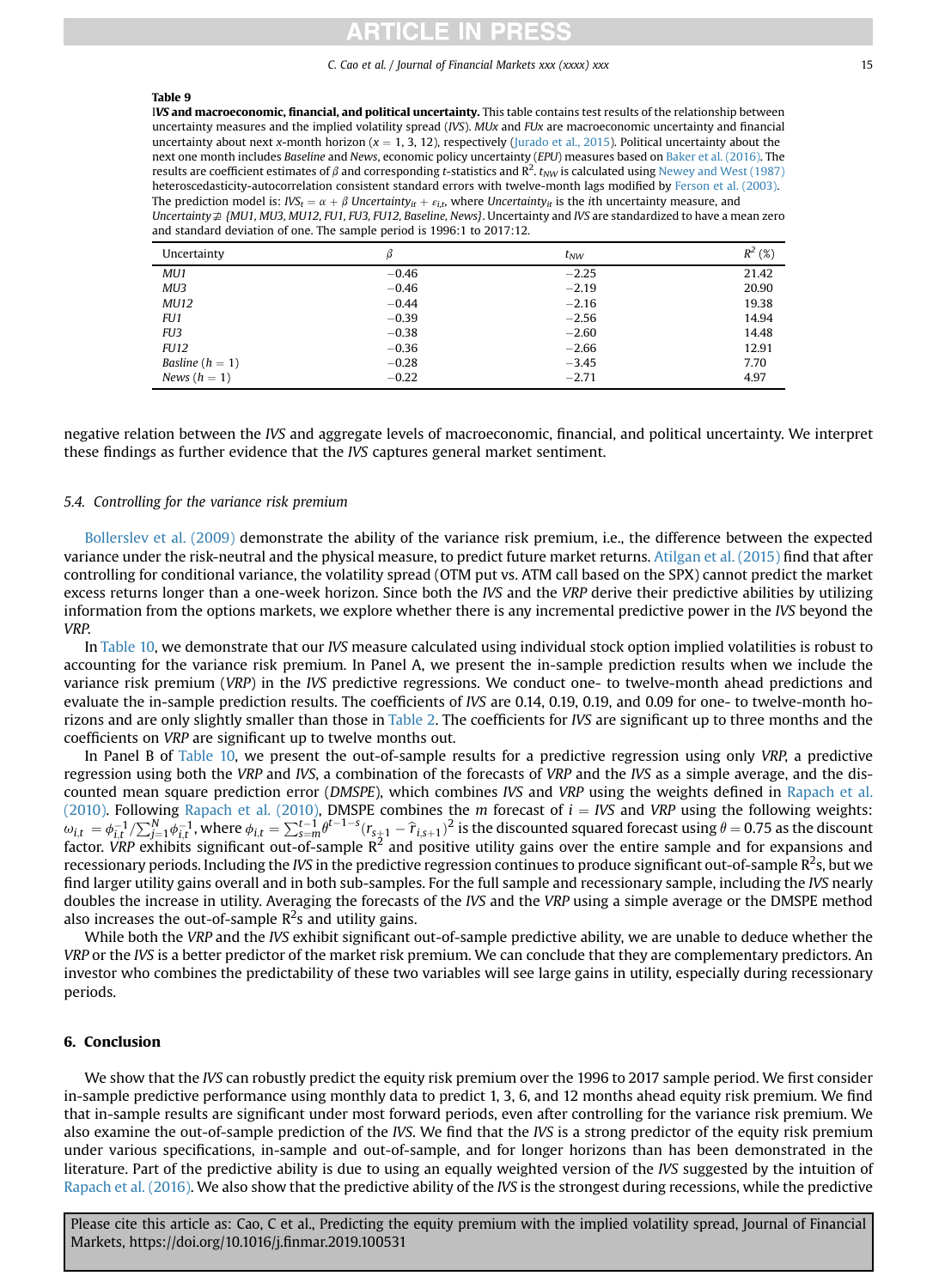# **TICLE IN PRES**

### <span id="page-15-0"></span>16 C. Cao et al. / Journal of Financial Markets xxx (xxxx) xxx

### Table 10

Controlling for variance risk premium. Panel A reports estimation results of in-sample predictive regressions including the IVS and the VRP. The prediction model is:

 $r_{t+1} = \alpha_i + \beta_i IVS_{i,t} + \gamma_i VRP_t + \varepsilon_{i,t+1}$ 

where  $r_{t+1}$  is one-month ahead market excess returns, and VRP is the variance risk premium. Panel B contains out-of-sample results for a predictive regression using only VRP, a predictive regression using both the VRP and IVS, the forecast of combining the forecasts of VRP and the IVS as a simple average and the discounted mean square prediction error (DMSPE) which combines IVS and VRP using the weights defined in [Rapach et al. \(2010\).](#page-16-0) Here  $t_{NW}$  is calculated using Newey-West heteroscedasticity-autocorrelation consistent standard errors with 12-month lags modified by [Ferson et al. \(2003\).](#page-16-0)  $R^2$  is the percentage of adjusted R<sup>2</sup>. Market excess returns and predictors are standardized to have a mean zero and standard deviation of one. Out-of-sample R<sup>2</sup> is defined above. Clark-West p-values are reported The Clark-West MSFE-adjusted statistic tests the null hypothesis, H<sub>0</sub>:  $R_{OS}^2 \le 0$ , and the alternative H<sub>1</sub>:  $R_{OS}^2 > 0$ ;<br>that is the bistorical average MSFE is less than that is, the historical average MSFE is less than or equal to the predictive regression MSFE. The sample period is 1996:1 to 2017:12.

| Panel A: In-sample Prediction with VRP |      |          |      |          |       |  |  |  |
|----------------------------------------|------|----------|------|----------|-------|--|--|--|
|                                        |      | $t_{NW}$ | pvrp | $t_{NW}$ | n4    |  |  |  |
| One-month                              | 0.14 | 2.23     | 0.21 | 3.51     | 7.76  |  |  |  |
| Three-month                            | 0.19 | 2.01     | 0.30 | 4.39     | 15.17 |  |  |  |
| Six-month                              | 0.19 | 1.68     | 0.25 | 2.94     | 11.85 |  |  |  |
| Twelve-month                           | 0.09 | 0.86     | 0.15 | 1.72     | 3.85  |  |  |  |

Panel B: Out-of-sample Prediction with VRP

|                | Overall    |      |              | Expansion  |      |              | Recession |      |              |
|----------------|------------|------|--------------|------------|------|--------------|-----------|------|--------------|
|                | $R_{OS}^2$ | pval | $\Delta(\%)$ | $R_{OS}^2$ | pval | $\Delta(\%)$ | Rós       | pval | $\Delta$ (%) |
| VRP            | 5.13       | 0.02 | 2.29         | 3.94       | 0.03 | 1.14         | 7.08      | 0.10 | 8.65         |
| $VRP + IVS$    | 4.57       | 0.02 | 4.44         | 2.19       | 0.05 | 1.82         | 8.51      | 0.06 | 19.89        |
| Simple average | 6.59       | 0.02 | 4.31         | 3.06       | 0.04 | 1.81         | 12.44     | 0.05 | 19.04        |
| <b>DMSPE</b>   | 6.72       | 0.02 | 4.82         | 3.07       | 0.04 | 2.04         | 12.76     | 0.05 | 21.30        |

ability of the dividend yield is the strongest during expansions. Utilizing the IVS as an information variable in conditional versions of the CAPM significantly improves the pricing of portfolios that are difficult to price unconditionally.

The source of prediction is due to forward-looking information underlying the IVS. We show that the predictive ability of the IVS is primarily related to cash flow innovations relative to innovations in expected returns or innovations in the discount rate. We also demonstrate a significant relation between the IVS and measures of aggregate market performance, as well as uncertainty concerning the macroeconomy and financial markets. Together the evidence of longer-term predictive ability and relation to aggregate market expectations indicate that the IVS captures information important for predicting the market risk premium beyond the short-term impacts arising from informed trading in the options and equity markets. The IVS also appears to capture general market sentiment.

## Declaration of competing interest

None.

# Appendix A. Supplementary data

Supplementary data to this article can be found online at [https://doi.org/10.1016/j.](https://doi.org/10.1016/j.finmar.2019.100531)finmar.2019.100531.

#### References

Allen, L., Bali, T.G., Tang, Y., 2012. Does systemic risk in the financial sector predict future economic downturns? Rev. Financ, Stud. 25, 3000–3036. [https://](https://doi.org/10.1093/rfs/hhs094) [doi.org/10.1093/rfs/hhs094](https://doi.org/10.1093/rfs/hhs094).

An, B.J., Ang, A., Bali, T.G., Cakici, N., 2014. The joint cross section of stocks and options. J. Financ. 69, 2279-2337. [https://doi.org/10.1111/jo](https://doi.org/10.1111/jofi.12181)fi.12181. Atilgan, Y., Bali, T.G., Demirtas, K.O., 2015. Implied volatility spreads and expected market returns. J. Bus. Econ. Stat. 33, 87-101. [https://doi.org/10.1080/](https://doi.org/10.1080/07350015.2014.923776) [07350015.2014.923776.](https://doi.org/10.1080/07350015.2014.923776)

Baker, S.R., Bloom, N., Davis, S.J., 2016. Measuring economic policy uncertainty. Q. J. Econ. 131, 1593–1636. [https://doi.org/10.1093/qje/qjw024.](https://doi.org/10.1093/qje/qjw024)

Baker, M., Wurgler, J., 2006. Investor sentiment and the cross-section of stock returns. J. Financ. 61 (4), 1645-1680. [https://doi.org/10.1111/j.1540-6261.2006.](https://doi.org/10.1111/j.1540-6261.2006.00885.x) [00885.x](https://doi.org/10.1111/j.1540-6261.2006.00885.x)

Bali, T.G., Cakici, N., Chabi-Yo, F., 2015. A new approach to measuring riskiness in the equity market: implications for the risk premium. J. Bank. Financ. 57, 101e117. [https://doi.org/10.1016/j.jbank](https://doi.org/10.1016/j.jbankfin.2015.03.005)fin.2015.03.005.

Bali, T.G., Hovakimian, A., 2009. Volatility spreads and expected stock returns. Manag. Sci. 55, 1797-1812. <https://doi.org/10.1287/mnsc.1090.1063>.

Bekaert, G., Hoerova, M., Lo Duca, M., 2013. Risk, uncertainty, and monetary policy. J. Monet. Econ. 60 (7), 771-788. [https://doi.org/10.1016/j.jmoneco.2013.](https://doi.org/10.1016/j.jmoneco.2013.06.003) [06.003.](https://doi.org/10.1016/j.jmoneco.2013.06.003)

Bessembinder, H., Chan, K., Seguin, P.J., 1996. An empirical examination of information, differences of opinion, and trading activity. J. Financ. Econ. 40, 105e134. [https://doi.org/10.1016/0304-405X\(95\)00839-7.](https://doi.org/10.1016/0304-405X(95)00839-7)

Bliss, R.R., Panigirtzoglou, N., 2004. Option-implied risk aversion estimates. J. Financ. 59, 407-446. [https://doi.org/10.1111/j.1540-6261.2004.00637.x.](https://doi.org/10.1111/j.1540-6261.2004.00637.x)

Bollerslev, T., Marrone, J., Xu, L., Zhou, H., 2014. Stock return predictability and variance risk premia: statistical inference and international evidence. J. Financ. Quant. Anal. 49 (3), 633-661. [https://doi.org/10.1017/S0022109014000453.](https://doi.org/10.1017/S0022109014000453)

Bollerslev, T., Tauchen, G., Zhou, H., 2009. Expected stock returns and variance risk premia. Rev. Financ. Stud. 22, 4463-4492. [https://doi.org/10.1093/rfs/](https://doi.org/10.1093/rfs/hhp008) [hhp008.](https://doi.org/10.1093/rfs/hhp008)

Bollerslev, T., Todorov, V., 2011. Tails, fears, and risk premia. J. Financ. 66, 2165–2211. <https://doi.org/10.1111/j.1540-6261.2011.01695.x>.